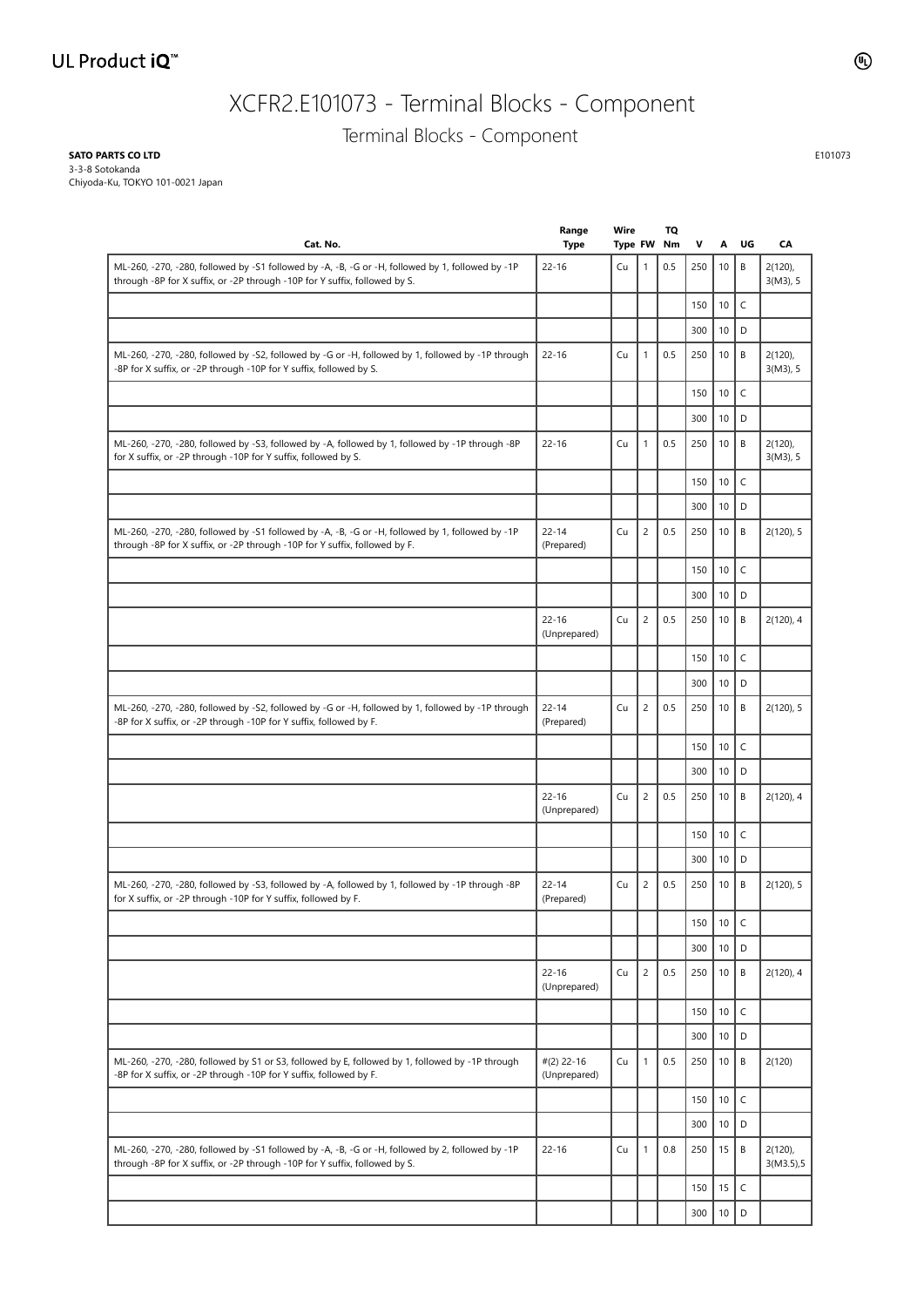| ML-260, -270, -280, followed by -S2, followed by -G or -H, followed by 2, followed by -1P through<br>-8P for X suffix, or -2P through -10P for Y suffix, followed by S.        | $22 - 16$                    | Cu | 1              | 0.8            | 250        | 15       | B                | $2(120)$ .<br>$3(M3.5)$ ,<br>5 |
|--------------------------------------------------------------------------------------------------------------------------------------------------------------------------------|------------------------------|----|----------------|----------------|------------|----------|------------------|--------------------------------|
|                                                                                                                                                                                |                              |    |                |                | 150        | 15       | $\mathsf C$      |                                |
|                                                                                                                                                                                |                              |    |                |                | 300        | 10       | D                |                                |
| ML-260, -270, -280, followed by -S3, followed by -A, followed by 2, followed by -1P through -8P<br>for X suffix, or -2P through -10P for Y suffix, followed by S.              | $22 - 16$                    | Cu | $\mathbf{1}$   | 0.8            | 250        | 15       | B                | $2(120)$ ,<br>$3(M3.5)$ ,<br>5 |
|                                                                                                                                                                                |                              |    |                |                | 150        | 15       | $\mathsf C$      |                                |
|                                                                                                                                                                                |                              |    |                |                | 300        | 10       | D                |                                |
| ML-260, -270, -280, followed by -S1 followed by -A, -B, -G or -H, followed by 2, followed by -1P<br>through -8P for X suffix, or -2P through -10P for Y suffix, followed by F. | $22 - 14$<br>(Prepared)      | Cu | $\overline{c}$ | 0.8            | 250        | 15       | B                | 2(120), 5                      |
|                                                                                                                                                                                |                              |    |                |                | 150        | 15       | $\mathsf C$      |                                |
|                                                                                                                                                                                |                              |    |                |                | 300        | 10       | D                |                                |
|                                                                                                                                                                                | $22 - 16$<br>(Unprepared)    | Cu | $\overline{c}$ | 0.8            | 250<br>150 | 15<br>15 | B<br>$\mathsf C$ | 2(120), 4                      |
|                                                                                                                                                                                |                              |    |                |                | 300        | 10       | D                |                                |
|                                                                                                                                                                                | $22 - 14$                    | Cu | $\overline{c}$ | 0.8            | 250        | 15       | B                | 2(120), 5                      |
| ML-260, -270, -280, followed by -S2, followed by -G or -H, followed by 2, followed by -1P through<br>-8P for X suffix, or -2P through -10P for Y suffix, followed by F.        | (Prepared)                   |    |                |                |            |          |                  |                                |
|                                                                                                                                                                                |                              |    |                |                | 150        | 15       | $\mathsf C$      |                                |
|                                                                                                                                                                                |                              |    |                |                | 300        | 10       | D                |                                |
|                                                                                                                                                                                | $22 - 16$<br>(Unprepared)    | Cu | $\overline{c}$ | 0.8            | 250        | 15       | B                | 2(120), 4                      |
|                                                                                                                                                                                |                              |    |                |                | 150        | 15       | $\mathsf C$      |                                |
|                                                                                                                                                                                |                              |    |                |                | 300        | 10       | D                |                                |
| ML-260, -270, -280, followed by -S3, followed by -A, followed by 2, followed by -1P through -8P<br>for X suffix, or -2P through -10P for Y suffix, followed by F.              | $22 - 14$<br>(Prepared)      | Cu | $\overline{c}$ | 0.8            | 250        | 15       | B                | 2(120), 5                      |
|                                                                                                                                                                                |                              |    |                |                | 150        | 15       | $\mathsf C$      |                                |
|                                                                                                                                                                                |                              |    |                |                | 300        | 10       | D                |                                |
|                                                                                                                                                                                | $22 - 16$<br>(Unprepared)    | Cu | $\overline{c}$ | 0.8            | 250        | 15       | B                | 2(120), 4                      |
|                                                                                                                                                                                |                              |    |                |                | 150        | 15       | C                |                                |
|                                                                                                                                                                                |                              | Cu | $\mathbf{1}$   | 0.8            | 300        | 10<br>15 | D<br>B           |                                |
| ML-260, -270, -280, followed by -S1 or -S3, followed by -E, followed by 2, followed by -1P through<br>-8P for X suffix, or -2P through -10P for Y suffix, followed by F.       | $#(2)$ 22-16<br>(Unprepared) |    |                |                | 250<br>150 | 15       | $\mathsf C$      | 2(120)                         |
|                                                                                                                                                                                |                              |    |                |                | 300        | 10       | D                |                                |
| ML-260, -270, -280, followed by -S1 followed by -A, -B, -G or -H, followed by 3, followed by -1P<br>through -8P for X suffix, or -2P through -10P for Y suffix, followed by S. | $22 - 16$                    | Cu | $\mathbf{1}$   | 1.2            | 250        | 20       | B                | 2(120)<br>$3(M4)$ , 5          |
|                                                                                                                                                                                |                              |    |                |                | 150        | 20       | $\mathsf{C}$     |                                |
|                                                                                                                                                                                |                              |    |                |                | 300        | 10       | D                |                                |
| ML-260, -270, -280, followed by -S2, followed by -G or -H, followed by 3, followed by -1P through<br>-8P for X suffix, or -2P through -10P for Y suffix, followed by S.        | $22 - 16$                    | Cu | 1              | 1.2            | 250        | 20       | B                | 2(120)<br>$3(M4)$ , 5          |
|                                                                                                                                                                                |                              |    |                |                | 150        | 20       | $\mathsf{C}$     |                                |
|                                                                                                                                                                                |                              |    |                |                | 300        | 10       | D                |                                |
| ML-260, -270, -280, followed by -S3, followed by -A, followed by 3, followed by -1P through -8P<br>for X suffix, or -2P through -10P for Y suffix, followed by S.              | $22 - 16$                    | Cu | $\mathbf{1}$   | 1.2            | 250        | 20       | B                | 2(120)<br>$3(M4)$ , 5          |
|                                                                                                                                                                                |                              |    |                |                | 150        | 20       | $\mathsf C$      |                                |
|                                                                                                                                                                                |                              |    |                |                | 300        | 10       | D                |                                |
| ML-260, -270, -280, followed by -S1 followed by -A, -B, -G or -H, followed by 3, followed by -1P<br>through -8P for X suffix, or -2P through -10P for Y suffix, followed by F. | $22 - 14$<br>(Prepared)      | Cu | $\overline{c}$ | $0.8 -$<br>1.2 | 250        | 20       | B                | 2(120), 5                      |
|                                                                                                                                                                                |                              |    |                |                | 150        | 20       | $\mathsf{C}$     |                                |
|                                                                                                                                                                                |                              |    |                |                | 300        | 10       | D                |                                |
|                                                                                                                                                                                | $22 - 16$<br>(Unprepared)    | Cu | $\overline{c}$ | $0.8 -$<br>1.2 | 250        | 20       | B                | 2(120), 4                      |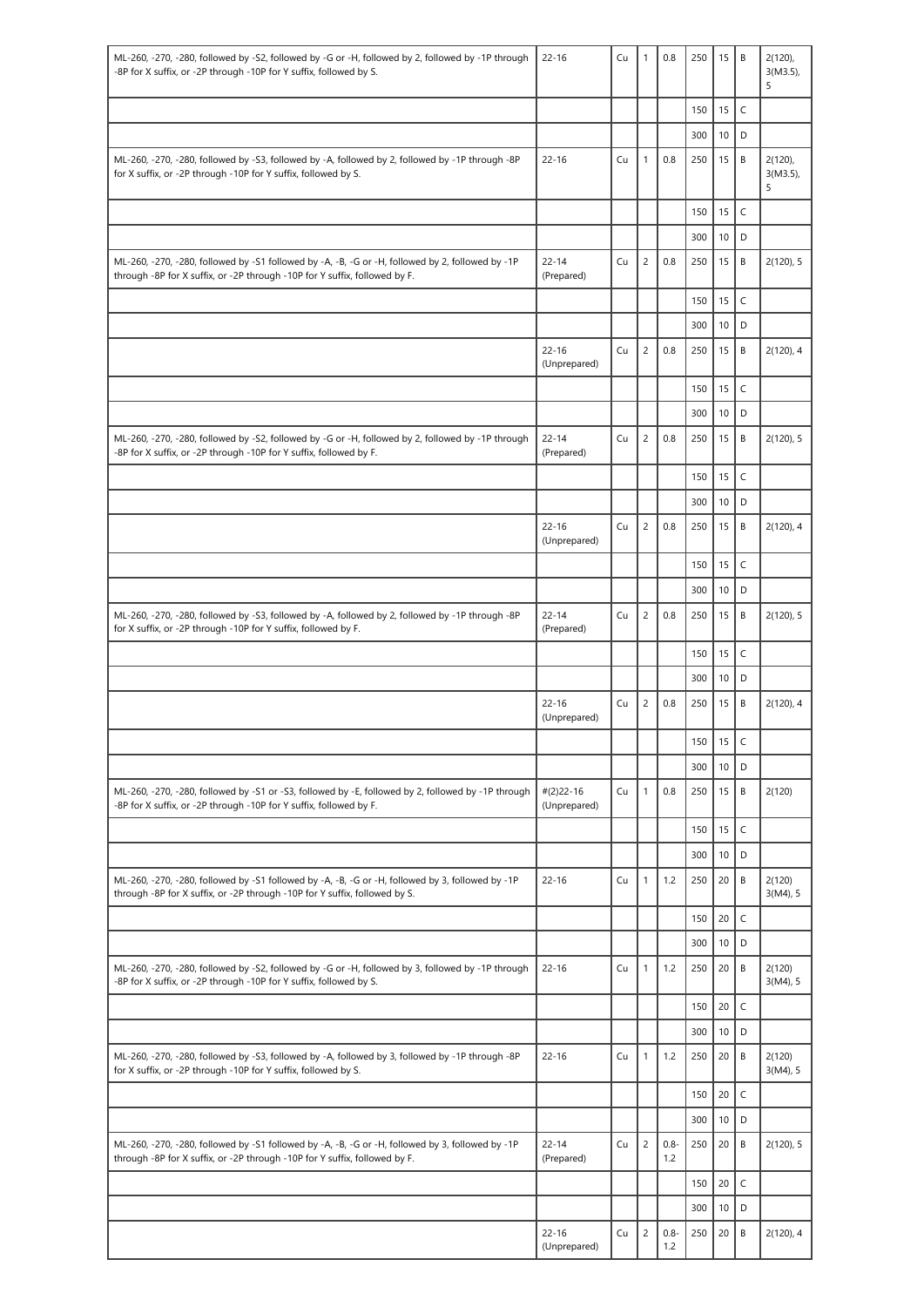|                                                                                                                                                                          |                              |    |                |                | 150 | 20 | C            |             |
|--------------------------------------------------------------------------------------------------------------------------------------------------------------------------|------------------------------|----|----------------|----------------|-----|----|--------------|-------------|
|                                                                                                                                                                          |                              |    |                |                | 300 | 10 | D            |             |
| ML-260, -270, -280, followed by -S2, followed by -G or -H, followed by 3, followed by -1P through<br>-8P for X suffix, or -2P through -10P for Y suffix, followed by F.  | $22 - 14$<br>(Prepared)      | Cu | $\overline{c}$ | $0.8 -$<br>1.2 | 250 | 20 | B            | 2(120), 5   |
|                                                                                                                                                                          |                              |    |                |                | 150 | 20 | $\mathsf{C}$ |             |
|                                                                                                                                                                          |                              |    |                |                | 300 | 10 | D            |             |
|                                                                                                                                                                          | $22 - 16$<br>(Unprepared)    | Cu | $\overline{c}$ | $0.8 -$<br>1.2 | 250 | 20 | B            | 2(120), 4   |
|                                                                                                                                                                          |                              |    |                |                | 150 | 20 | $\mathsf{C}$ |             |
|                                                                                                                                                                          |                              |    |                |                | 300 | 10 | D            |             |
| ML-260, -270, -280, followed by -S3, followed by -A, followed by 3, followed by -1P through -8P<br>for X suffix, or -2P through -10P for Y suffix, followed by F.        | $22 - 14$<br>(Prepared)      | Cu | $\overline{c}$ | $0.8 -$<br>1.2 | 250 | 20 | B            | 2(120), 5   |
|                                                                                                                                                                          |                              |    |                |                | 150 | 20 | $\mathsf{C}$ |             |
|                                                                                                                                                                          |                              |    |                |                | 300 | 10 | D            |             |
|                                                                                                                                                                          | $22 - 16$<br>(Unprepared)    | Cu | $\overline{c}$ | $0.8 -$<br>1.2 | 250 | 20 | B            | 2(120), 4   |
|                                                                                                                                                                          |                              |    |                |                | 150 | 20 | $\mathsf{C}$ |             |
|                                                                                                                                                                          |                              |    |                |                | 300 | 10 | D            |             |
| ML-260, -270, -280, followed by -S1 or -S3, followed by -E, followed by 3, followed by -1P through<br>-8P for X suffix, or -2P through -10P for Y suffix, followed by F. | $#(2)$ 22-16<br>(Unprepared) | Cu | $\mathbf{1}$   | $0.8 -$<br>1.2 | 250 | 20 | B            | 2(120)      |
|                                                                                                                                                                          |                              |    |                |                | 150 | 20 | $\mathsf{C}$ |             |
|                                                                                                                                                                          |                              |    |                |                | 300 | 10 | D            |             |
| ML-1400-S1, ML-1400-S1L, followed by -1P thru -200P. Dashes following the basic construction<br>are optional.                                                            | 22-14 sol.<br>Unprepared     | Cu | $\overline{c}$ |                | 300 | 10 | B            | $2(65)$ , 4 |
| ML-1400-S2, ML-1400-S2L followed by -1P thru -200P. Dashes following the basic construction<br>are optional.                                                             | 22-14 sol.<br>Unprepared     | Cu | $\overline{c}$ |                | 300 | 10 | B,D          | $2(65)$ , 4 |

| Cat. No.                                                                                                                                                                                                                          | Wire<br>Range        | Wire<br><b>Type</b> | <b>FW</b>    | TQ<br><b>Nm</b> | v   | А               | UG | CA     |
|-----------------------------------------------------------------------------------------------------------------------------------------------------------------------------------------------------------------------------------|----------------------|---------------------|--------------|-----------------|-----|-----------------|----|--------|
| ML-36 followed by -3P,<br>thru -100P.<br>Dashes following the basic<br>construction are optional                                                                                                                                  | 22-14 sol/str        | Cu                  | $\mathbf{1}$ | 0.5             | 250 | 10 <sup>1</sup> | B  | 2(130) |
|                                                                                                                                                                                                                                   |                      |                     |              |                 | 150 |                 | C  |        |
| ML-37 followed by -3P,<br>-5P or -10P.<br>Dashes following the basic<br>construction are optional                                                                                                                                 | 22-14 sol/str        | Cu                  | $\mathbf{1}$ | 0.5             | 250 | 10              | B  | 2(130) |
|                                                                                                                                                                                                                                   |                      |                     |              |                 | 150 |                 | C  |        |
| ML-500 followed by<br>-AS, -BS, -CS, -AP -P, -AJ, -BJ, -CJ,<br>followed by -4P thru -60P.<br>Dashes following the basic<br>construction are optional                                                                              | 22-12 sol/str        | Cu                  | $\mathbf{1}$ | 0.8             | 250 | 10              | B  | 2(75)  |
|                                                                                                                                                                                                                                   |                      |                     |              |                 | 150 |                 | C  |        |
| ML-990 followed by -S1<br>followed by A, B, C, D or E,<br>followed by -1P thru -30P.<br>ML-990 followed by S2 followed by<br>A, B, C, or E, followed by -1P thru -30P.<br>Dashes following the basic<br>construction are optional | 22-12 sol, 22-14 str | Cu                  | $\mathbf{1}$ | 0.4             | 250 | 16              | B  | 2(65)  |
|                                                                                                                                                                                                                                   |                      |                     |              |                 | 300 | 15              | D  |        |
| ML-990 followed by -S2<br>followed by D, followed by -1P thru -30P.<br>Dashes following the basic<br>construction are optional                                                                                                    | 22-12 sol, 22-14 str | Cu                  | $\mathbf{1}$ | 0.4             | 250 | 16              | B  | 2(65)  |
|                                                                                                                                                                                                                                   |                      |                     |              |                 | 150 | 16              | C  |        |
|                                                                                                                                                                                                                                   |                      |                     |              |                 | 300 | 15              | D  |        |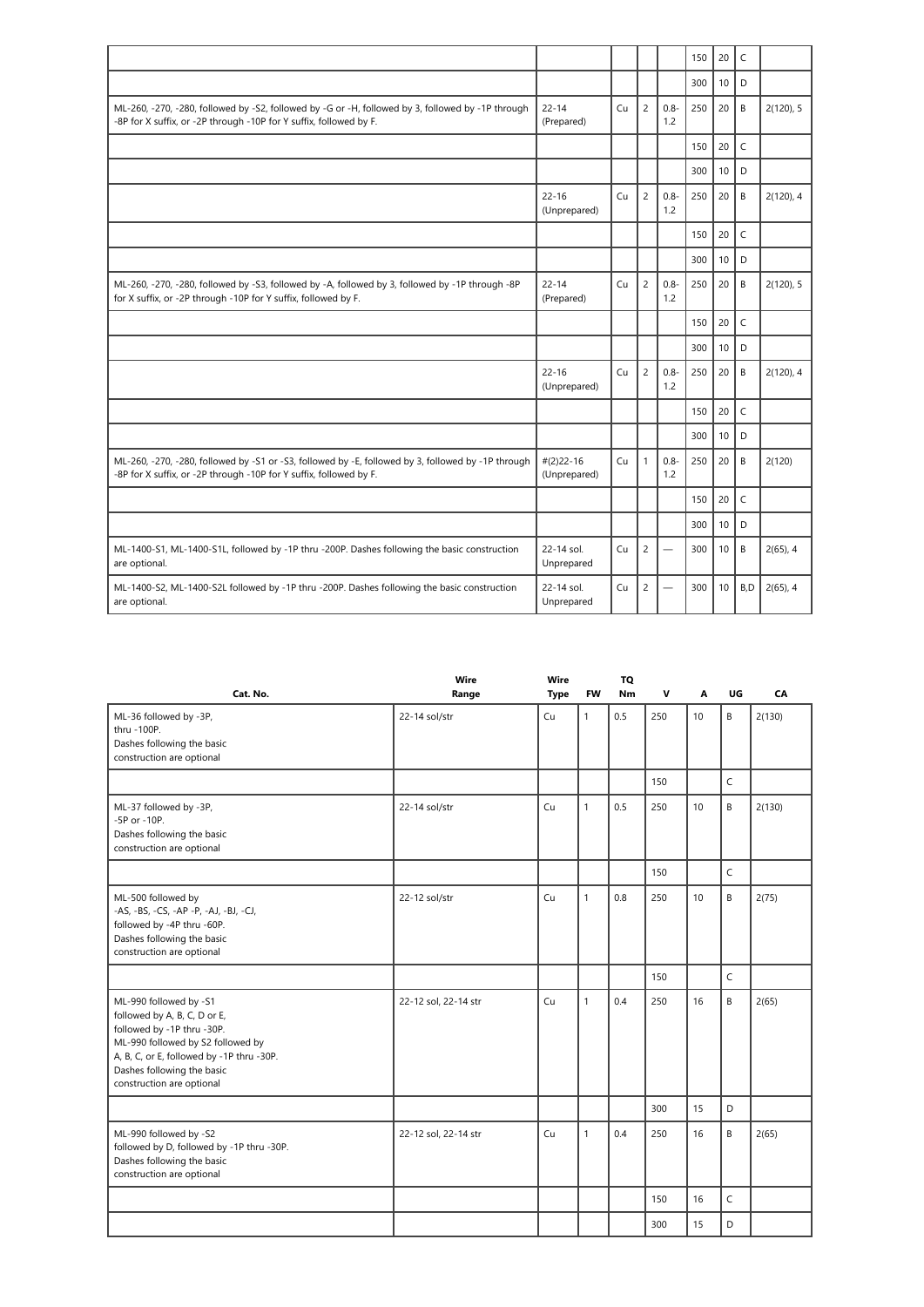| Cat. No.                                                                                                                                                                                                                                                                                                                                                                                                                                                                                                                                                                                                                                   | Wire<br>Range                              | Wire<br>Type | FW             | TQ<br>Nm                 | v          | Α              | UG     | CA          |
|--------------------------------------------------------------------------------------------------------------------------------------------------------------------------------------------------------------------------------------------------------------------------------------------------------------------------------------------------------------------------------------------------------------------------------------------------------------------------------------------------------------------------------------------------------------------------------------------------------------------------------------------|--------------------------------------------|--------------|----------------|--------------------------|------------|----------------|--------|-------------|
| (ML-400-Hn-xP, ML-400-Vn-xP)<br>ML-400 followed by -HA, -HB, followed by -1P thru -15P.<br>Dashes following the basic construction are optional.                                                                                                                                                                                                                                                                                                                                                                                                                                                                                           | 18-22 sol./str.                            | Cu           | 1              |                          | 250        | $\overline{7}$ | B      | 2(110)      |
| ML-400 followed by -VA, -VB, followed by -1P thru -15P.<br>Dashes following the basic construction are optional.                                                                                                                                                                                                                                                                                                                                                                                                                                                                                                                           | 18-22 sol./str.                            | Cu           | $\mathbf{1}$   |                          | 150        | $\overline{7}$ | C      | 2(110)      |
| (ML-400-Nn-xP)<br>ML-400 followed by -NH, -NV, followed by -1P thru -15P.<br>Dashes following the basic construction are optional.                                                                                                                                                                                                                                                                                                                                                                                                                                                                                                         | 18-22 sol.,                                | Cu           | 1              |                          | 250        | $\overline{7}$ | B      | 2(110)      |
|                                                                                                                                                                                                                                                                                                                                                                                                                                                                                                                                                                                                                                            | 20-22 str.                                 |              |                |                          |            |                |        |             |
|                                                                                                                                                                                                                                                                                                                                                                                                                                                                                                                                                                                                                                            | 18-22 sol.,                                | Cu           | 1              | $\overline{\phantom{0}}$ | 150        | $\overline{7}$ | C      | $2(110)$ ,  |
|                                                                                                                                                                                                                                                                                                                                                                                                                                                                                                                                                                                                                                            | 20-22 str.                                 |              |                |                          |            |                |        |             |
| (ML-30-nnF-xxP)<br>ML-30-APF, followed by -1P thru -22P.<br>Dashes following the basic construction are optional.                                                                                                                                                                                                                                                                                                                                                                                                                                                                                                                          | 24-14 sol                                  | Cu           | $\overline{c}$ | 0.5                      | 250        | 10             | B      | 2(150),4    |
|                                                                                                                                                                                                                                                                                                                                                                                                                                                                                                                                                                                                                                            | 22-14 str                                  |              |                |                          |            |                | D      | $2(150)$ ,4 |
| ML-30-nnS-xxP)<br>ML-30-APS, followed by -1P thru -22P.<br>Dashes following the basic construction are optional.                                                                                                                                                                                                                                                                                                                                                                                                                                                                                                                           | 24-14 prepared                             | Cu           | 1              | 0.5                      | 250        | 10             | B      | 2(150), 5   |
| (ML-30-nn-xxP)<br>ML-30-AP, followed by -1P thru -22P.<br>Dashes following the basic construction are optional.                                                                                                                                                                                                                                                                                                                                                                                                                                                                                                                            | 24-16 prepared                             | Cu           | $\mathbf{1}$   | 0.5                      | 250        | 10             | D      | 2(150), 5   |
| (ML-1800-S1, -TS1)<br>ML-1800 may be followed by T; followed by -S1, -S2, -S3, may be<br>followed by L; may be followed by -2P thru -200P.<br>Dashes following the basic construction are optional.                                                                                                                                                                                                                                                                                                                                                                                                                                        | 14-22 sol Unprepared                       | Cu           | $\overline{c}$ |                          | 300        | 10             | B, D   | $2(65)$ ,4  |
| (ML-40-SxnnS-xP)<br>ML-40 followed by -S1, followed by CX, CY, DX, or DY, followed by<br>S followed by-1P thru -20P for Type X or -1P thru -22P for Type Y;<br>ML-40-S2, followed by AX, CX, CY, DX or DY, followed by S followed<br>by -1P thru -20P for Type X or -1P thru -22P for Type Y;<br>ML-40-S3EX, followed by S followed by -1P thru -20P; ML-40-<br>W1BY, followed by S followed by 30P; ML-40-W2, followed by AX or<br>BX followed by S by -30P;<br>ML-40W3BY, followed by S followed by -20P;<br>ML-40-W4, followed by AX or BX followed by S followed by -20P;<br>Dashes following the basic construction are optional.     | 16-22 sol./str.<br>Prepared                | Cu           | $\mathbf{1}$   | 0.5                      | 250        | 10             | B      | 2(75),5     |
|                                                                                                                                                                                                                                                                                                                                                                                                                                                                                                                                                                                                                                            |                                            |              |                |                          | 150        |                | C      |             |
| (ML-40-SxnnF-xP)<br>ML-40 followed by -S1, followed by CX, CY, DX, or DY, followed by F<br>followed by -1P thru -20P for Type X or -1P thru -22P for Type Y;<br>ML-40-S2, followed by AX, CX, CY, DX or DY, followed by F followed<br>by -1P thru -20P for Type X or -1P thru -22P for Type Y;<br>ML-40-S3EX, followed by F followed by -1P thru -20P; ML-40-<br>W1BY, followed by F followed by -30P; ML-40-W2, followed by AX<br>or BX followed by F by -30P;<br>ML-40-W3BY, followed by F followed by -20P;<br>ML-40-W4, followed by AX or BX followed by F, followed by -20P;<br>Dashes following the basic construction are optional. | 14-22 sol./str.<br>Prepared/<br>Unprepared | Cu           | $\mathbf{1}$   | 0.5                      | 250        | 10             | B      | 2(75)       |
|                                                                                                                                                                                                                                                                                                                                                                                                                                                                                                                                                                                                                                            |                                            |              |                |                          | 150        |                | C      |             |
| (ML-41-SxnnS-xP)<br>ML-41-S1, followed by CX, CY, DX, or DY, followed by S followed by<br>-1P thru -20P for Type X or -1P thru -22P for Type Y;<br>ML-41-S2, followed by AX, CX, CY, DX or DY, followed by S followed<br>by -1P thru -20P for Type X or -1P thru -22P for Type Y;<br>ML-41-S3EX, followed by S followed by -1P thru -20P;<br>Dashes following the basic construction are optional.                                                                                                                                                                                                                                         | 16-22 sol./str.<br>Prepared                | Cu           | $\mathbf{1}$   | 0.5                      | 250        | 10             | B      | 2(75),5     |
|                                                                                                                                                                                                                                                                                                                                                                                                                                                                                                                                                                                                                                            |                                            |              |                |                          | 150        |                | C      |             |
| (ML-41-SxnnF-xP)<br>ML-41-S1, followed by CX, CY, DX, or DY, followed by F followed by<br>-1P thru -20P for Type X or 1P thru 22P for Type Y;<br>ML-41-S2, followed by AX, CX, CY, DX or DY, followed by F followed<br>by -1P thru -20P for Type X or -1P thru -22P for Type Y;<br>ML-41-S3EX, followed by F, followed by -1P thru -20P;<br>Dashes following the basic construction are optional.                                                                                                                                                                                                                                          | 14-22 sol./str.<br>Prepared/<br>Unprepared | Cu           | $\mathbf{1}$   | 0.5                      | 250<br>150 | 10             | B<br>C | 2(75)       |
|                                                                                                                                                                                                                                                                                                                                                                                                                                                                                                                                                                                                                                            |                                            |              |                |                          |            |                |        |             |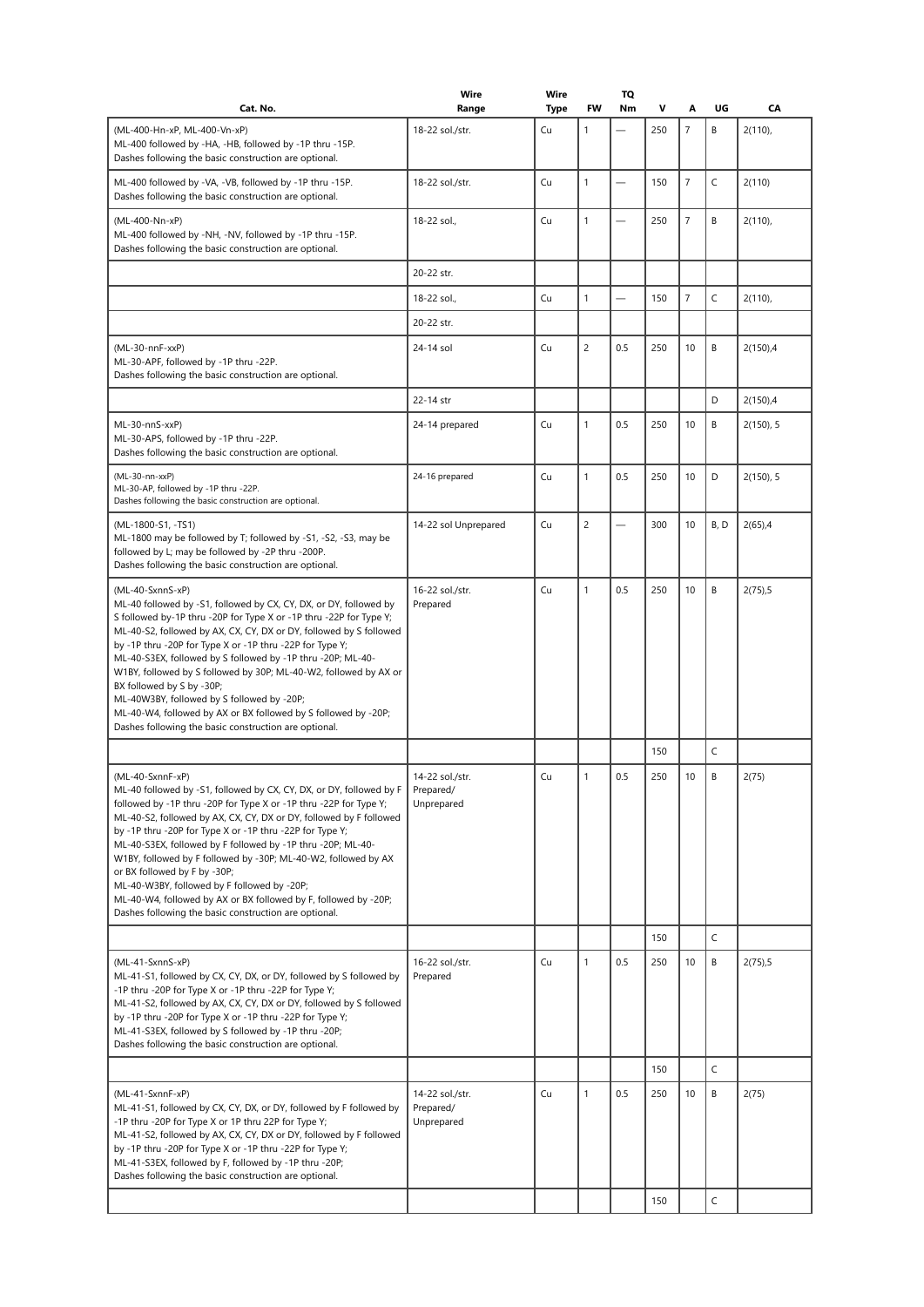| (ML-50nxnnSxP)<br>ML-50S1 followed by CX, CY, DX, DY, or FX, followed by S, followed<br>by 1P thru 20P for Type X or 1P thru 22P for Type Y;                                                                                                                                                                                                                                                                 | 14-22 sol./str.<br>Prepared                 | Cu | $\mathbf{1}$   | 1.2 | 250 | 15 | B    | 2(75),5   |
|--------------------------------------------------------------------------------------------------------------------------------------------------------------------------------------------------------------------------------------------------------------------------------------------------------------------------------------------------------------------------------------------------------------|---------------------------------------------|----|----------------|-----|-----|----|------|-----------|
| ML-50S2 followed by AX, CX, CY, DX, DY or FX, followed by S,<br>followed by 1P thru 20P for Type X or 1P thru 22P for Type Y;<br>ML-50S3EX, followed by S, followed by 1P thru 20P; ML-50W1BY,<br>followed by S, followed by 30P; ML-50W3BY, followed by F,                                                                                                                                                  |                                             |    |                |     |     |    |      |           |
| followed by 20P;<br>ML-50W4, followed by AX or BX, followed by S, followed by 20P;<br>Dashes following the basic construction are optional.                                                                                                                                                                                                                                                                  |                                             |    |                |     |     |    |      |           |
|                                                                                                                                                                                                                                                                                                                                                                                                              |                                             |    |                |     | 150 |    | C    |           |
| (ML-50nxnnFxP)                                                                                                                                                                                                                                                                                                                                                                                               | 12-20 sol./str.                             | Cu | $\mathbf{1}$   | 1.2 | 250 | 15 | B    | 2(75)     |
| ML-50S1 followed by CX, CY, DX, DY, or FX, followed by F, followed<br>by 1P thru 20P for Type X or 1P thru 22P for Type Y;<br>ML-50S2 followed by AX, CX, CY, DX, DY or FX, followed by F,<br>followed by 1P thru 20P for Type X or 1P thru 22P for Type Y;<br>ML-50S3EX, followed by F, followed by 1P thru 20P; ML-50W1BY,<br>followed by F, followed by 30P ML-50W3BY, followed by F, followed<br>by 20P; | Prepared/<br>Unprepared                     |    |                |     |     |    |      |           |
| ML-50W4, followed by AX or BX, followed by F, followed by 20P;<br>Dashes following the basic construction are optional.                                                                                                                                                                                                                                                                                      |                                             |    |                |     |     |    |      |           |
|                                                                                                                                                                                                                                                                                                                                                                                                              |                                             |    |                |     | 150 |    | C    |           |
| (ML-51SxnnSxP)<br>ML-51S1, followed by CX, CY, DX, DY, or FX, followed by S followed<br>by 1P thru 20P for Type X or 1 thru 22 for Type Y;<br>ML-51S2, followed by AX, CX, CY, DX, DY or FX, followed by S<br>followed by 1P thru 20P for Type X or 1P thru 22P for Type Y;<br>ML-51S3EX, followed by S, followed by 1P thru 20P;<br>Dashes following the basic construction are optional.                   | 14-22 sol./str.<br>Prepared                 | Cu | $\mathbf{1}$   | 1.2 | 250 | 15 | В    | 2(75),5   |
|                                                                                                                                                                                                                                                                                                                                                                                                              |                                             |    |                |     | 150 |    | C    |           |
| Note: n is a letter, x is a number.                                                                                                                                                                                                                                                                                                                                                                          |                                             |    |                |     |     |    |      |           |
| (ML-51SxnnFxP)<br>ML-51S1, followed by CX, CY, DX, DY, or FX, followed by F followed<br>by 1P thru 20P for Type X or 1P thru 22P for Type Y;<br>ML-51S2, followed by AX, CX, CY, DX, DY or FX, followed by F<br>followed by 1P thru 20P for Type X or 1P thru 22P for Type Y;<br>ML-51S3EX, followed by F, followed by 1P thru 20P;<br>Dashes following the basic construction are optional.                 | 12-20 sol./str.<br>Prepared/<br>Unprepared  | Cu | $\mathbf{1}$   | 1.2 | 250 | 15 | B    | 2(75)     |
|                                                                                                                                                                                                                                                                                                                                                                                                              |                                             |    |                |     | 150 |    | C    |           |
| $(ML-70nSxP)$<br>ML-70AS, followed by 1P thru 20P;<br>Dashes following the basic construction are optional.                                                                                                                                                                                                                                                                                                  | 16-22 sol./str.<br>Prepared                 | Cu | $\mathbf{1}$   | 0.5 | 250 | 10 | В    | 2(75),5   |
|                                                                                                                                                                                                                                                                                                                                                                                                              |                                             |    |                |     | 150 |    | C    |           |
| (ML-70nxP)<br>ML-70A, followed by 1P thru 20P;<br>Dashes following the basic construction are optional.                                                                                                                                                                                                                                                                                                      | 14-22 sol./str.<br>Prepared/<br>Unprepared  | Cu | $\mathbf{1}$   | 0.5 | 250 | 10 | B    | 2(75)     |
|                                                                                                                                                                                                                                                                                                                                                                                                              |                                             |    |                |     | 150 |    | C    |           |
| ML-77A-AXF, followed by -1P thru -6P                                                                                                                                                                                                                                                                                                                                                                         | (Front) 14 - 22, (2) 14 - 22,<br>Unprepared | Cu | $\overline{2}$ | 0.5 | 300 | 15 | B, D | 2(130), 4 |
|                                                                                                                                                                                                                                                                                                                                                                                                              | (Front) 14 - 22, (2) 14 - 22,<br>Prepared   | Cu | $\overline{c}$ | 0.5 | 300 | 15 | B, D | 2(130), 5 |
|                                                                                                                                                                                                                                                                                                                                                                                                              | (Back) 14 - 22, Unprepared<br>or Prepared   | Cu | $\mathbf{1}$   | N/A | 300 | 15 | B, D | 2(130)    |
| ML-77A-AXS, followed by -1P thru -6P                                                                                                                                                                                                                                                                                                                                                                         | (Front) 14 - 22, (2) 14 - 22,<br>Prepared   | Cu | $\overline{c}$ | 0.5 | 300 | 15 | B, D | 2(130), 5 |
|                                                                                                                                                                                                                                                                                                                                                                                                              | (Back) 14 - 22, Unprepared<br>or Prepared   | Cu | $\mathbf{1}$   | N/A | 300 | 15 | B, D | 2(130)    |
| ML-77A-BYF, followed by -2P thru -8P                                                                                                                                                                                                                                                                                                                                                                         | (Front) 14 - 22, (2) 14 - 22,<br>Unprepared | Cu | $\overline{c}$ | 0.5 | 300 | 15 | B, D | 2(130), 4 |
|                                                                                                                                                                                                                                                                                                                                                                                                              |                                             | Cu | $\overline{c}$ | 0.5 | 150 | 15 | C    | 2(130), 4 |
|                                                                                                                                                                                                                                                                                                                                                                                                              | (Front) 14 - 22, (2) 14 - 22,<br>Prepared   | Cu | $\overline{2}$ | 0.5 | 300 | 15 | B, D | 2(130), 5 |
|                                                                                                                                                                                                                                                                                                                                                                                                              |                                             | Cu | $\overline{c}$ | 0.5 | 150 | 15 | C    | 2(130), 5 |
|                                                                                                                                                                                                                                                                                                                                                                                                              |                                             |    | $\overline{c}$ | 0.5 | 300 | 15 | B, D | 2(130), 5 |
|                                                                                                                                                                                                                                                                                                                                                                                                              | (Front) 14 - 22, (2) 14 - 22,               | Cu |                |     |     |    |      |           |
| ML-77A-BYS, followed by -2P thru -8P                                                                                                                                                                                                                                                                                                                                                                         | Prepared                                    | Cu | $\overline{c}$ | 0.5 | 150 | 15 | C    | 2(130), 5 |
| ML-77B-AXF, followed by -1P thru -6P                                                                                                                                                                                                                                                                                                                                                                         | (Front) 12 - 22, (2)12 - 22,                | Cu | $\overline{c}$ | 1.2 | 300 | 25 | B, D | 2(130), 4 |
|                                                                                                                                                                                                                                                                                                                                                                                                              | Sol/Unp                                     | Cu | $\overline{c}$ | 1.2 | 150 | 25 | C    | 2(130), 4 |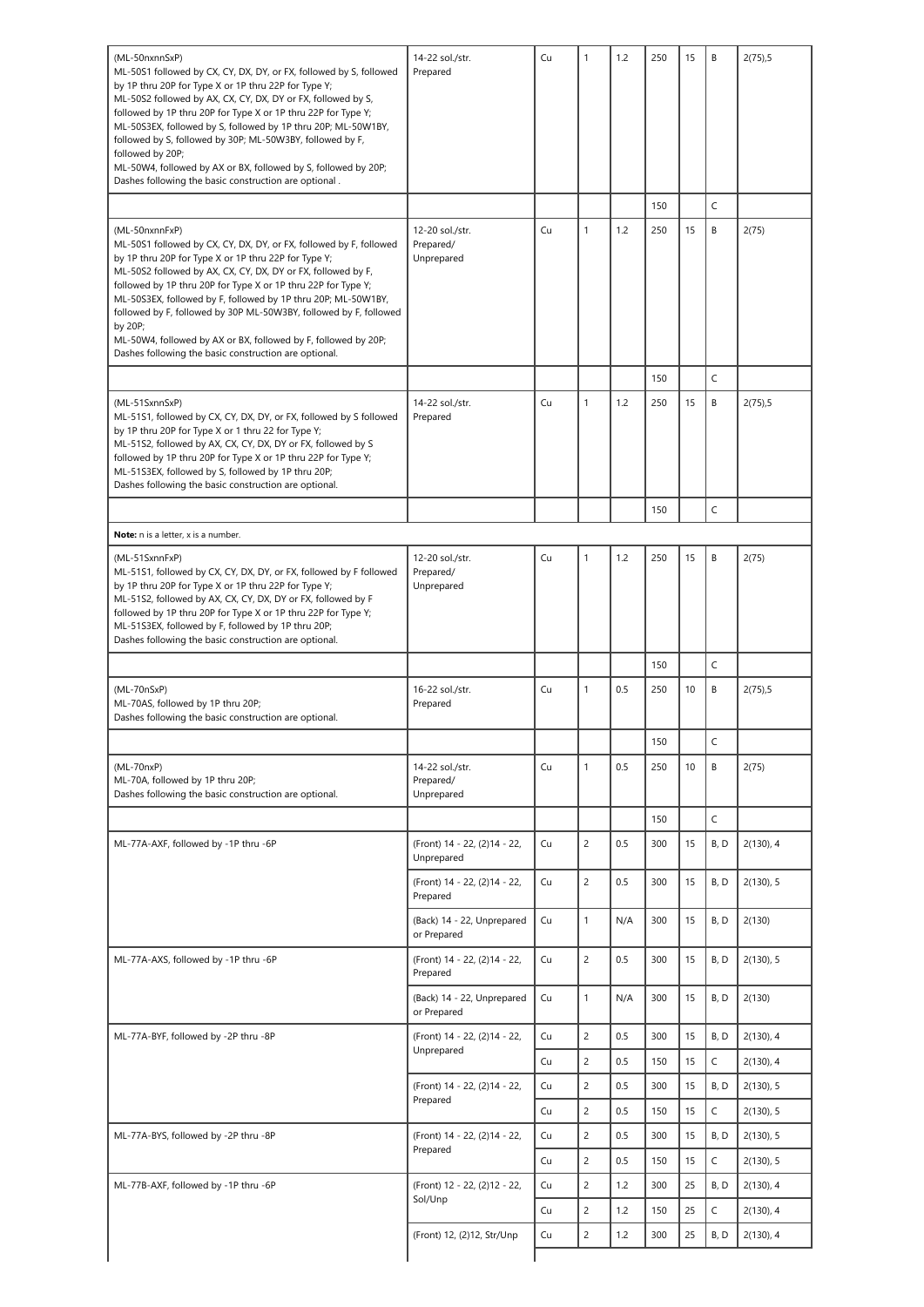|                                                                                                                                                         |                                            | Cu | $\overline{2}$ | 1.2 | 150 | 25 | C            | 2(130), 4 |
|---------------------------------------------------------------------------------------------------------------------------------------------------------|--------------------------------------------|----|----------------|-----|-----|----|--------------|-----------|
|                                                                                                                                                         | (Front) 12 - 22, (2) 12 - 22,              | Cu | $\overline{2}$ | 1.2 | 300 | 25 | B, D         | 2(130), 5 |
|                                                                                                                                                         | Prepared                                   | Cu | $\overline{2}$ | 1.2 | 150 | 25 | C            | 2(130), 5 |
|                                                                                                                                                         | (Back) 12 - 22, Unprepared                 | Cu | $\mathbf{1}$   | N/A | 300 | 25 | B, D         | 2(130)    |
|                                                                                                                                                         | or Prepared                                | Cu | $\mathbf{1}$   | N/A | 150 | 25 | C            | 2(130)    |
| ML-77B-AXS, followed by -1P thru -6P                                                                                                                    | (Front) 12 - 22, (2) 12 - 22,              | Cu | $\overline{2}$ | 1.2 | 300 | 25 | B, D         | 2(130), 5 |
|                                                                                                                                                         | Prepared                                   | Cu | $\overline{2}$ | 1.2 | 150 | 25 | C            | 2(130), 5 |
|                                                                                                                                                         | (Back) 12 - 22, Unprepared                 | Cu | $\mathbf{1}$   | N/A | 300 | 25 | B, D         | 2(130)    |
|                                                                                                                                                         | or Prepared                                | Cu | $\mathbf{1}$   | N/A | 150 | 25 | C.           | 2(130)    |
| ML-77B-BYF, followed by -2P thru -8P                                                                                                                    | (Front) 12 - 22, (2)12 - 22,               | Cu | $\overline{2}$ | 1.2 | 300 | 25 | B.D          | 2(130), 4 |
| Sol/Unp                                                                                                                                                 |                                            | Cu | $\overline{c}$ | 1.2 | 150 | 25 | C            | 2(130), 4 |
|                                                                                                                                                         | (Front) 12, (2)12, Str/Unp                 | Cu | $\overline{2}$ | 1.2 | 300 | 25 | B, D         | 2(130), 4 |
|                                                                                                                                                         |                                            | Cu | $\overline{2}$ | 1.2 | 150 | 25 | C            | 2(130), 4 |
|                                                                                                                                                         | (Front) 12 - 22, (2) 12 - 22,              | Cu | $\overline{2}$ | 1.2 | 300 | 25 | B, D         | 2(130), 5 |
|                                                                                                                                                         | Prepared                                   | Cu | $\overline{2}$ | 1.2 | 150 | 25 | C            | 2(130), 5 |
| ML-77B-BYS, followed by -2P thru -8P                                                                                                                    | (Front) 12 - 22, (2) 12 - 22,              | Cu | $\overline{c}$ | 1.2 | 300 | 25 | B, D         | 2(130), 5 |
|                                                                                                                                                         | Prepared                                   | Cu | $\overline{2}$ | 1.2 | 150 | 25 | $\mathsf{C}$ | 2(130), 5 |
| (ML-90nnSxP)<br>ML-90, followed by AX, BX, BY or CX, followed by S followed by 1P<br>thru 22P;<br>Dashes following the basic construction are optional. | 16-22 sol./str.<br>Prepared                | Cu | $\mathbf{1}$   | 0.5 | 250 | 10 | B            | 2(75), 5  |
|                                                                                                                                                         |                                            |    |                |     | 150 |    | C            |           |
| (ML-90nnFxP)<br>ML-90, followed by AX, BX, BY or CX, followed by 1P thru 22P;<br>Dashes following the basic construction are optional.                  | 14-22 sol./str.<br>Prepared/<br>Unprepared | Cu | $\mathbf{1}$   | 0.5 | 250 | 10 | B            | 2(75)     |
|                                                                                                                                                         |                                            |    |                |     | 150 |    | $\mathsf{C}$ |           |
|                                                                                                                                                         |                                            |    |                |     |     |    |              |           |

| Cat. No.                                                                                                                                                                                                                            | Wire<br>Range                      | Wire<br>Type FW Nm |                | TQ  | $\mathbf{v}$ |    | A UG           | СA              |
|-------------------------------------------------------------------------------------------------------------------------------------------------------------------------------------------------------------------------------------|------------------------------------|--------------------|----------------|-----|--------------|----|----------------|-----------------|
| ML-250 followed by -SI, -S2, or -S3, followed by A, B, C, D, E or G, followed by X or Y, followed by<br>S, followed by -1P thru -6P for Type X or -2P thru -8P for Type Y. Dashes following the basic<br>construction are optional. | $14 - 22$<br>sol./str.             | Cu                 | $\mathbf{1}$   | 0.5 | 250          | 10 | B              | 2(75), 3(M3), 5 |
|                                                                                                                                                                                                                                     |                                    |                    |                |     | 150          |    | C              |                 |
| ML-250 followed by -SI, -S2, or -S3, followed by A, B, C, D, E or G, followed by X or Y, followed by<br>F, followed by -1P thru -6P for Type X or -2P thru -8P for Type Y. Dashes following the basic<br>construction are optional. | $14 - 20$<br>sol./str.             | Cu                 | $\overline{c}$ | 0.5 | 250          | 10 | B              | $2(75)$ ,4      |
|                                                                                                                                                                                                                                     |                                    |                    |                |     | 150          |    | Ċ              |                 |
| ML-50, followed by -S1, followed by AX, BX, BY, or EX, followed S, followed by -1P thru -20P for<br>Type X or -1P thru -22P for Type Y. Dashes following the basic construction are optional.                                       | $14 - 22$<br>sol./str.             | Сu                 | $\mathbf{1}$   | 1.2 | 250          | 15 | B              | 2(75), 3(M4), 5 |
|                                                                                                                                                                                                                                     |                                    |                    |                |     | 150          |    | $\overline{C}$ |                 |
| ML-50, followed by -S1, followed by AX, BX, BY, or EX, followed by F, followed by -1 thru -20 for<br>Type X or -1 thru -22 for Type Y followed by P. Dashes following the basic construction are<br>optional.                       | $12 - 20$<br>sol./str.             | Cu                 | $\mathbf{1}$   | 1.2 | 250          | 15 | B              | 2(75)           |
|                                                                                                                                                                                                                                     |                                    |                    |                |     | 150          |    | Ċ              |                 |
| ML-51, followed by -S1, followed by AX, BX, BY, or EX, followed by S, followed by -1 thru -20 for<br>Type X or -1P thru -22P for Type Y. Dashes following the basic construction are optional.                                      | $14 - 22$<br>sol./str.             | Cu                 | $\mathbf{1}$   | 1.2 | 250          | 15 | B              | 2(75), 3(M4), 5 |
|                                                                                                                                                                                                                                     |                                    |                    |                |     | 150          |    | C              |                 |
| ML-51, followed by -S1, followed by AX, BX, BY, or EX, followed F, followed by -1P thru -20P for<br>Type X or -1 thru -22 for Type Y. Dashes following the basic construction are optional.                                         | $12 - 20$<br>sol./str.             | Cu                 | $\mathbf{1}$   | 1.2 | 250          | 15 | B              | 2(75)           |
|                                                                                                                                                                                                                                     |                                    |                    |                |     | 150          |    | C              |                 |
| ML-1765 followed by -1P thru -20P. Dashes following the basic construction are optional.                                                                                                                                            | $14 - 22$<br>Sol./Str.<br>Prepared | Cu                 |                | 0.5 | 250          | 15 | B              | 2(150), 5       |
|                                                                                                                                                                                                                                     |                                    |                    |                |     | 150          |    | C              |                 |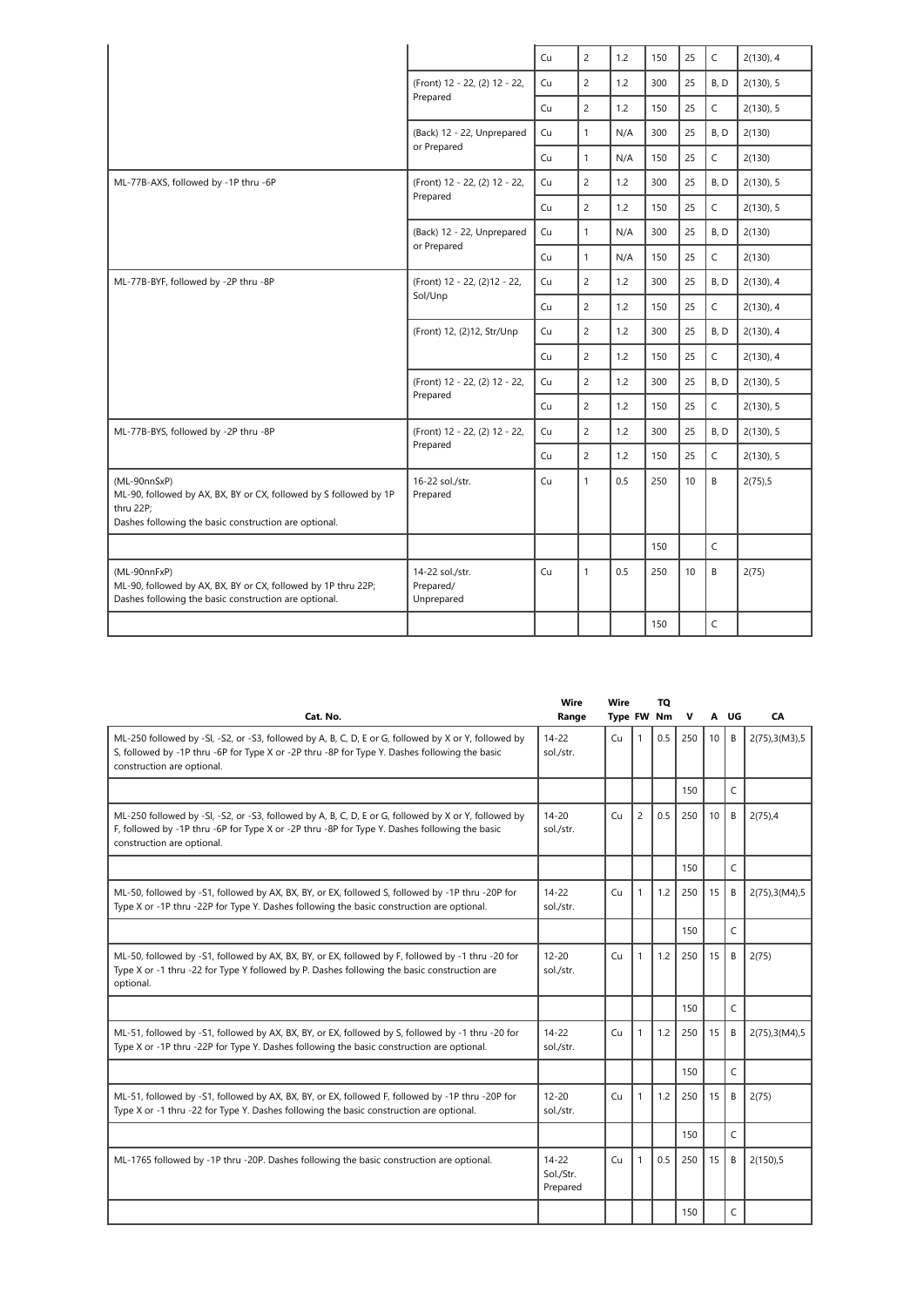| ML-20S followed by S, followed by -2, -3, -4, -5, -6, -8, -10, -12, -14, -16 or -18, followed by P.                                                                                                          | $14 - 22$                          | Cu | $\overline{c}$ | 1.2 | 250 | 20             | B           | 2(150), 5       |
|--------------------------------------------------------------------------------------------------------------------------------------------------------------------------------------------------------------|------------------------------------|----|----------------|-----|-----|----------------|-------------|-----------------|
| Dashes following the basic construction are optional.                                                                                                                                                        | Sol/Str<br>Prepared                |    |                |     |     |                |             |                 |
|                                                                                                                                                                                                              | $14 - 22,$<br>Sol/Str<br>Prepared  | Cu | $\overline{c}$ | 1.2 | 150 | 20             | $\mathsf C$ | 2(150), 5       |
| ML-20 followed by -2, -3, -4, -5, -6, -8, -10, -12, -14, -16 or -18, followed by P. Dashes following<br>the basic construction are optional.                                                                 | $12 - 22$<br>Sol/Str<br>Unprepared | Cu | $\mathbf{1}$   | 1.2 | 250 | 20             | B           | 2(150)          |
| ML-20 A37                                                                                                                                                                                                    |                                    |    |                |     |     |                |             |                 |
|                                                                                                                                                                                                              | $12 - 22$<br>Sol/Str<br>Unprepared | Cu | 1              | 1.2 | 150 | 20             | $\mathsf C$ | 2(150)          |
|                                                                                                                                                                                                              | $12 - 22$<br>Sol/Str<br>Prepared   | Cu | $\overline{c}$ | 1.2 | 250 | 20             | B           | 2(150), 5       |
|                                                                                                                                                                                                              | $12 - 22$<br>Sol/Str<br>Prepared   | Cu | $\overline{c}$ | 1.2 | 150 | 20             | $\mathsf C$ | 2(150), 5       |
|                                                                                                                                                                                                              | 12-22, Sol<br>Unprepared           | Cu | $\overline{c}$ | 1.2 | 250 | 20             | B           | 2(150),4        |
|                                                                                                                                                                                                              | 12-22, Sol<br>Unprepared           | Cu | $\overline{c}$ | 1.2 | 150 | 20             | $\mathsf C$ | 2(150),4        |
|                                                                                                                                                                                                              | 12-18, Str<br>Unprepared           | Cu | $\overline{c}$ | 1.2 | 250 | 20             | B           | 2(150),4        |
|                                                                                                                                                                                                              | 12-18, Str<br>Unprepared           | Cu | $\overline{c}$ | 1.2 | 150 | 20             | $\mathsf C$ | 2(150),4        |
| ML-40 followed by -S1, followed by AX, BX, BY, or EX, following by S, followed by -1P thru -20P for<br>Type X or -1P thru -22P for Type Y. Dashes following the basic construction are optional.             | $16 - 22$<br>sol./str.             | Cu | $\overline{c}$ | 0.5 | 250 | 10             | B           | 2(75), 3(M3), 5 |
|                                                                                                                                                                                                              |                                    |    |                |     | 150 |                | C           |                 |
| ML-40 followed by -S1, followed by AX, BX, BY, or EX, following by F, followed by -1P thru -20P for<br>Type X or -1P thru -22P for Type Y. Dashes following the basic construction are optional.             | $14 - 22$<br>sol./str.             | Cu | $\overline{c}$ | 0.5 | 250 | 10             | B           | $2(75)$ ,4      |
|                                                                                                                                                                                                              |                                    |    |                |     | 150 |                | C           |                 |
| ML-41 followed by -S1, followed by AX, BX, BY, or EX, following by S, followed by a number -1P<br>thru -20P for Type X or -1P thru -22P for Type Y. Dashes following the basic construction are<br>optional. | $16 - 22$<br>sol./str.             | Cu | $\overline{c}$ | 0.5 | 250 | 10             | B           | 2(75), 3(M3), 5 |
|                                                                                                                                                                                                              |                                    |    |                |     | 150 |                | C           |                 |
| ML-41 followed by -S1, followed by AX, BX, BY, or EX, following by F, followed by -1P thru -20P for<br>Type X or -1P thru -22P for Type Y. Dashes following the basic construction are optional.             | $14 - 22$<br>sol./str.             | Cu | $\overline{c}$ | 0.5 | 250 | 10             | $\sf B$     | $2(75)$ ,4      |
|                                                                                                                                                                                                              |                                    |    |                |     | 150 |                | C           |                 |
| ML-100 followed by -AS, -BS, -CS, -AP, -P, -AJ, -BJ or CJ, followed by -12P, -20P or -36P. Dashes<br>following the basic construction are optional.                                                          | $22 - 14$<br>sol./str.             | Cu | $\mathbf{1}$   | 0.5 | 250 | $\overline{7}$ | B           | 2(75)           |
|                                                                                                                                                                                                              |                                    |    |                |     | 150 | $\overline{7}$ | $\mathsf C$ | 2(75)           |
| ML-900, followed by -2P through -5P, or ML-900, followed by - maximum 15 digit numbers and/or<br>letters. Dashes following the basic construction are optional.                                              | $14 - 4,$<br>Prepared              | Cu | $\overline{c}$ | 2.0 | 600 | 60             | В,<br>C     | 2(120), 5       |

|                                                                                                                                                                                                                    | Wire                     | Wire       |                | TQ  |     |     |         |                 |
|--------------------------------------------------------------------------------------------------------------------------------------------------------------------------------------------------------------------|--------------------------|------------|----------------|-----|-----|-----|---------|-----------------|
| Cat. No.                                                                                                                                                                                                           | Range                    | Type FW Nm |                |     | v   | A   | UG      | CA              |
| ML-35 followed by -A or -B, followed by -1 through -15, followed by P. Dashes following the basic<br>construction are optional.                                                                                    | $22 - 14$<br>sol./str.   | Cu         |                | 0.4 | 125 | 6   | B       | 2(140)          |
| 00930-A15 A dash is optional.                                                                                                                                                                                      | $22 - 10$ .<br>sol./str. | Cu         |                |     | 600 | 23  | B.<br>C | 2(150)          |
| ML-6750 followed by -F, followed by 1P through 20P Dashes following the basic construction are<br>optional.                                                                                                        | $22 - 10$<br>sol./str.   | Cu         |                |     | 250 | 23  | B       | 2(150)          |
| ML-740-W, followed by, 1, 2, 3 or 4, followed by B, F or R, followed by F, followed by -8P, -12P, -16P,<br>-20P, -24P, -30P, -32P, -36P, -40P, -48P or -60P. Dashes following the basic construction are optional. | $22 - 14.$<br>sol./str.  | Cu         |                | 0.5 | 250 | 10  | B       | 2(75)           |
|                                                                                                                                                                                                                    |                          |            |                |     | 150 |     | C       |                 |
| ML-750-W followed by 1B, 2B, 3B, 4B, 1R or 2R, followed by F, followed by -8P, -12P, -16P, -20P,<br>-24P, -30P, -32P, -36P, -40P, -48P or -60P. Dashes following the basic construction are optional.              | $22 - 12$<br>sol./str.   | Cu         |                | 0.8 | 250 | 15  | B       | 2(75)           |
|                                                                                                                                                                                                                    |                          |            |                |     | 150 |     |         |                 |
| ML-5000 followed by -M6, may be followed by -1P thru -15P, may be followed by 15 digit numbers<br>and/or letters. Dashes following the basic construction are optional.                                            | $10 - 3.$<br>Prepared    | Cu         | $\overline{c}$ | 3.0 | 600 | 100 | В,      | $2(140)$ ,<br>5 |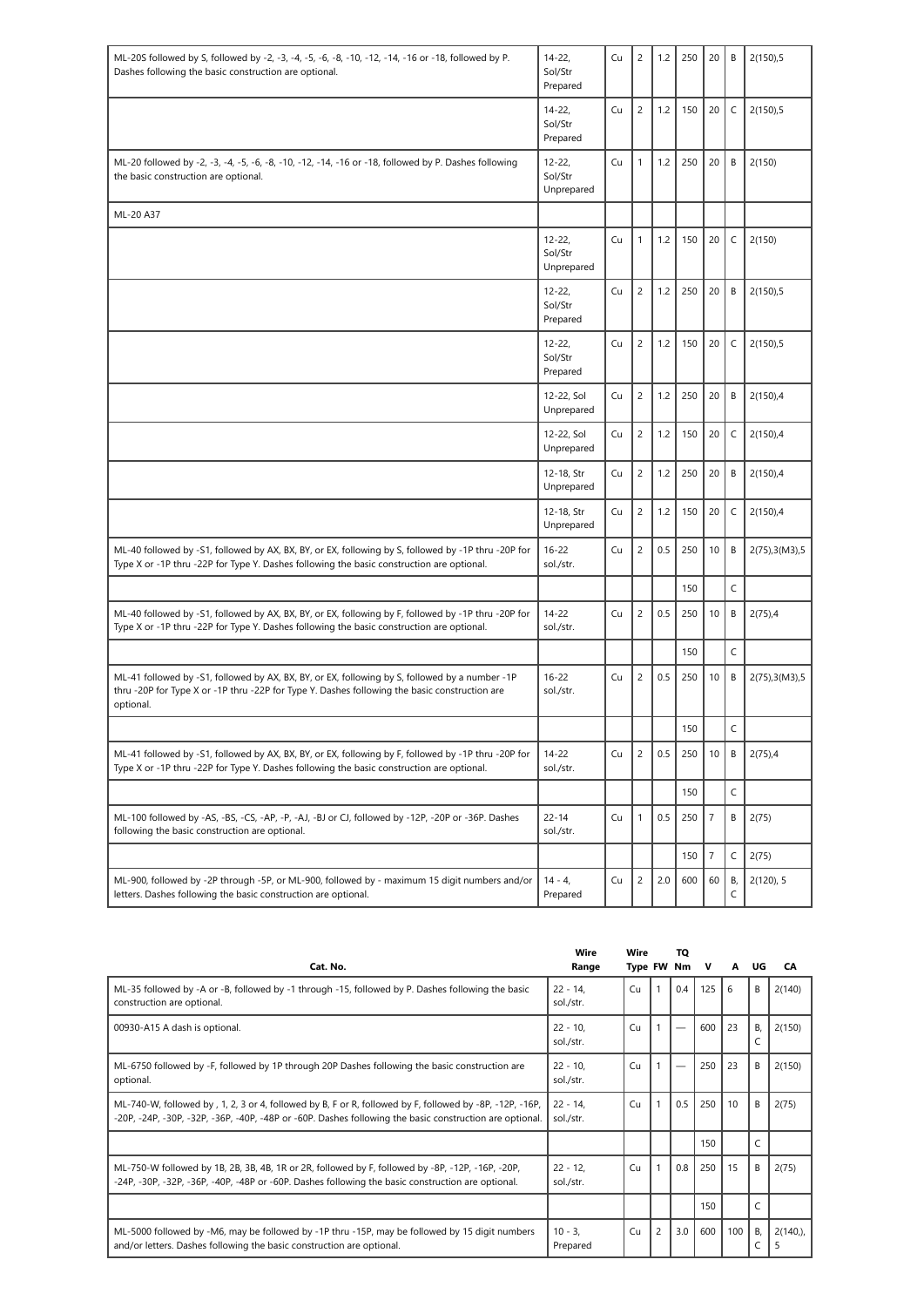| ML-5000 followed by -M8, may be followed by -1P thru -15P, may be followed by 15 digit numbers<br>and/or letters. Dashes following the basic construction are optional. | 4 - 1, Prepared                      | Cu | $\overline{c}$ | 6.6 | 600 | 150            | B,<br>C       | $2(140)$ ,<br>5              |
|-------------------------------------------------------------------------------------------------------------------------------------------------------------------------|--------------------------------------|----|----------------|-----|-----|----------------|---------------|------------------------------|
| ML-100 followed by -AS, -BS, -CS, -AP, -P, -AJ, -BJ or -CJ, followed by -12P, -20P or -36P. Dashes<br>following the basic construction are optional.                    | $22 - 14$<br>Unprepared/<br>Prepared | Cu | $\mathbf{1}$   | 0.5 | 250 | $\overline{7}$ | В             | 2(75)                        |
| $ML-15$                                                                                                                                                                 | $14 - 22$<br>Prepared/<br>Unprepared | Cu | $\overline{c}$ | 0.8 | 250 | 15             | В,<br>D       | 2(150)<br>$\overline{4}$     |
| ML-5100-M5                                                                                                                                                              | 4, Prepared                          | Cu | $\mathbf{1}$   | 2.4 | 600 | 60             | В,<br>C       | 2(130),<br>5                 |
| ML-5100-M6                                                                                                                                                              | 3, Prepared                          | Cu | $\mathbf{1}$   | 3.0 | 600 | 75             | В,<br>C       | 2(130)<br>5                  |
| ML-5200                                                                                                                                                                 | 10, Prepared                         | Cu | $\mathbf{1}$   | 1.4 | 600 | 30             | В,<br>C       | $2(130)$ ,<br>5              |
| ML-5300, followed by -M4, followed by -1P thru -8P                                                                                                                      | 18 - 14, sol                         | Cu | $\overline{c}$ | 1.2 | 300 | 15             | В,<br>C,<br>D | $2(105)$ ,<br>$\overline{4}$ |
|                                                                                                                                                                         | 20 - 14, str                         | Cu | $\overline{c}$ | 1.2 | 300 | 15             | В,<br>C,<br>D | $2(105)$ ,<br>$\overline{4}$ |
|                                                                                                                                                                         | $22 - 12$<br>Prepared                | Cu | $\overline{c}$ | 1.2 | 300 | 25             | В,<br>C,<br>D | $2(105)$ ,<br>5              |
| ML-1, followed by -1P through -18P.                                                                                                                                     | 22 - 14, Solid                       | Cu | $\overline{c}$ | 0.8 | 300 | 15             | В,<br>D       | $2(150)$ ,<br>$\overline{4}$ |
|                                                                                                                                                                         | $20 - 14$<br>Stranded                | Cu | $\overline{c}$ | 0.8 | 300 | 15             | В,<br>D       | 2(150)<br>$\overline{4}$     |
|                                                                                                                                                                         | $22 - 14$ , (2) 22<br>- 14, Prepared | Cu | $\overline{c}$ | 0.8 | 300 | 15             | В,<br>D       | 2(150)<br>5                  |

| Cat.<br>No.                                                                                  | Wire<br>Range                        | Wire<br>Type FW |                | TQ<br>kg<br>cm           | v   | A  | UG           | CA                                    |
|----------------------------------------------------------------------------------------------|--------------------------------------|-----------------|----------------|--------------------------|-----|----|--------------|---------------------------------------|
| ML-200S1A, ML-200-S1B, ML-200-S1C, ML-200-S1D; may followed by -1P thru -45P                 | 16 - 22, str.                        | Cu              | $\mathbf{1}$   | $\overline{\phantom{0}}$ | 250 | 10 | B            | 2(65)                                 |
|                                                                                              | 14 - 22, sol.                        |                 |                |                          |     |    |              |                                       |
| ML-200S2A, ML-200-S2B, ML-200-S2C, ML-200-S2D; may followed by -1P thru -45P                 | 16 - 22, str.                        | Cu              | $\mathbf{1}$   | $\overline{\phantom{0}}$ | 250 | 10 | B            | 2(65)                                 |
|                                                                                              | 14 - 22, sol.                        |                 |                |                          | 150 |    | $\mathsf{C}$ |                                       |
| ML-800-S1, followed by V or H, may be followed by -1 thru 100P                               | $16 - 26.$<br>sol./<br>16 - 24, str. | Cu              | $\overline{c}$ |                          | 300 | 10 | В,<br>D      | $2(105)$ ,<br>$\overline{4}$          |
| ML-800, followed by -S2 or -S3, followed by V or H, may be followed by -1 thru 100P          | $16 - 26.$<br>sol./<br>16 - 24 str.  | Cu              | $\overline{c}$ |                          | 300 | 10 | В,<br>D      | $2(105)$ ,<br>$\overline{\mathbf{4}}$ |
|                                                                                              | $16 - 26$<br>sol.<br>16-24 str.      | Cu              | $\overline{c}$ |                          | 150 | 10 | $\mathsf C$  | $2(105)$ ,<br>$\overline{4}$          |
| ML-880-S1, followed by L or H, may be followed by -1 thru 100P                               | 14 - 26, sol.                        | Cu              | $\overline{2}$ |                          | 300 | 15 | В,<br>D      | $2(105)$ ,<br>$\overline{4}$          |
|                                                                                              | 16 - 22, str.                        | Cu              | $\overline{c}$ |                          | 300 | 15 | В,<br>D      | $2(105)$ ,<br>$\overline{4}$          |
| ML-880, followed by -S2, -D1 or -D2, followed by L or H, may be followed by -1 thru 100P     | 14 - 26, sol.                        | Cu              | $\overline{c}$ |                          | 300 | 15 | В,<br>D      | $2(105)$ ,<br>$\overline{4}$          |
|                                                                                              | 16 - 22, str.                        | Cu              | $\overline{c}$ |                          | 300 | 15 | В,<br>D      | $2(105)$ ,<br>$\overline{4}$          |
|                                                                                              | 14 - 26, Sol.                        | Cu              | $\overline{c}$ |                          | 150 | 15 | $\mathsf{C}$ | $2(105)$ ,<br>$\overline{4}$          |
|                                                                                              | 16 - 22, Str.                        | Cu              | $\overline{c}$ |                          | 150 | 15 | C            | $2(105)$ ,<br>$\overline{4}$          |
| ML-820-S1, followed by -BY, -BX or -RX, followed by L or H, may be followed by -1 thru 100P. | 26 - 16 sol.<br>/ 22 - 16 str        | Cu              | $\overline{c}$ |                          | 300 | 10 | B,D          | $2(65)$ ,<br>$\overline{4}$           |
| ML-820-S2, followed by -BY, -BX or -RX, followed by L or H, may be followed by -1 thru 100P. | 26 - 16 sol.<br>/ 22 - 16 str        | Cu              | $\overline{c}$ |                          | 300 | 10 | B,D          | $2(65)$ ,<br>$\overline{4}$           |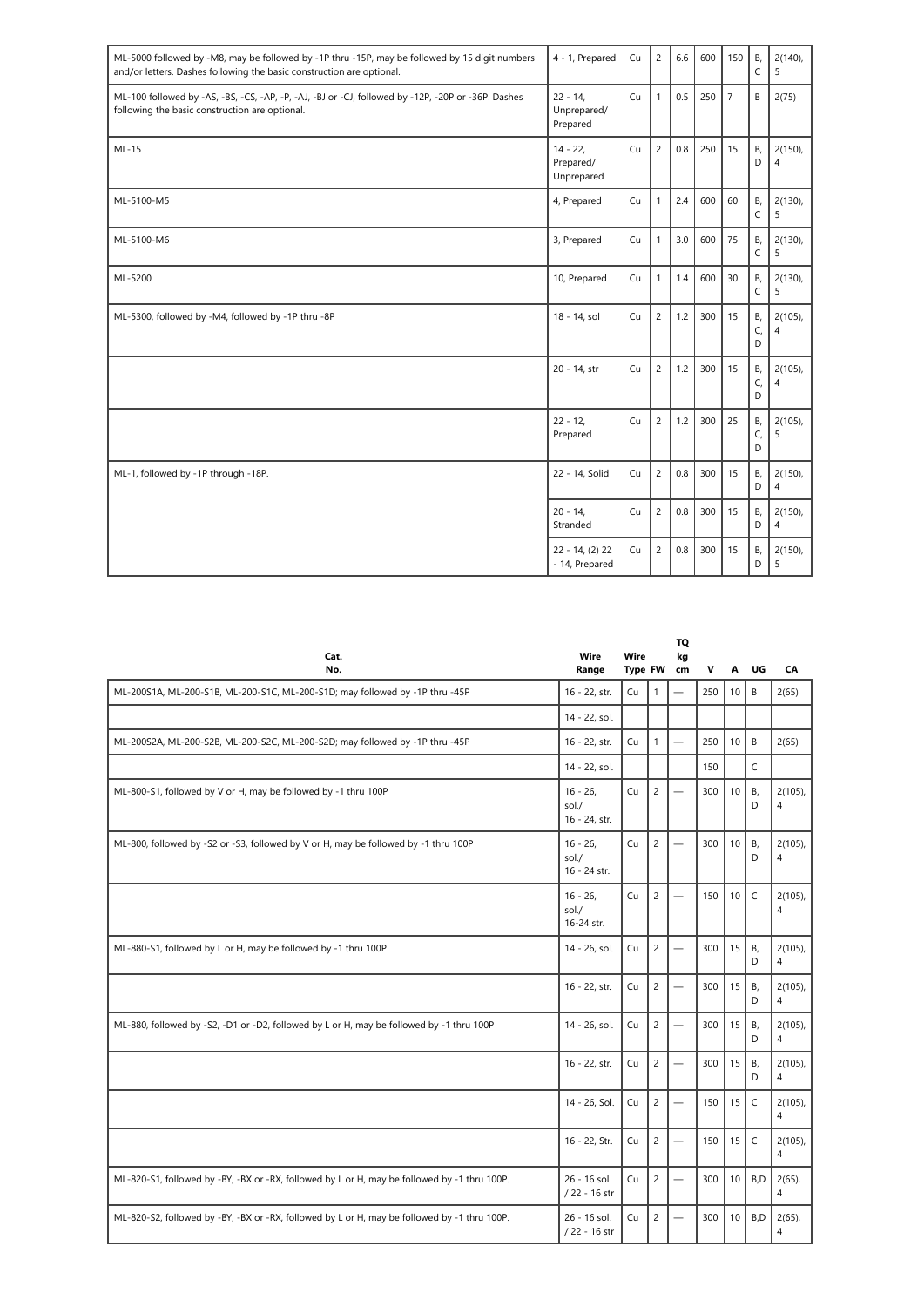|                                                                                                                                                                                                                                                                                    | 26 - 16 sol.<br>/ 22 - 16 str      | Cu | $\overline{c}$ |                          | 150 | 10             | $\mathsf{C}$ | $2(65)$ ,<br>$\overline{4}$          |
|------------------------------------------------------------------------------------------------------------------------------------------------------------------------------------------------------------------------------------------------------------------------------------|------------------------------------|----|----------------|--------------------------|-----|----------------|--------------|--------------------------------------|
| ML-950, may be followed by -1P thru -100P                                                                                                                                                                                                                                          | 26 - 18 sol.<br>$/22 - 20$<br>str. | Cu | $\mathbf{1}$   |                          | 300 | $\overline{7}$ | В,<br>D      | 2(65)                                |
| ML-810, followed by -DP or -DR, may be followed by -1 thru 200P                                                                                                                                                                                                                    | 16 - 26 sol.<br>$/16 - 22$<br>str. | Cu | $\mathbf{1}$   | $\overline{\phantom{0}}$ | 300 | 10             | В,<br>D      | 2(100)                               |
|                                                                                                                                                                                                                                                                                    | 16 - 26 sol.<br>$/16 - 22$<br>str. | Cu | $\mathbf{1}$   |                          | 150 | 10             | $\mathsf C$  | 2(100)                               |
| ML-1700, followed by -A, -B, -C or -D, may be followed by -1 thru -99P. ML-1700, followed by -E or -F,<br>followed by -1 thru -99P. ML-1700, followed by 1 to 9 digit(s) number and/or letter(s).                                                                                  | 26 - 16 sol.                       | Cu | $\overline{c}$ | N/A                      | 300 | 10             | В,<br>D      | 2(105)<br>$\overline{4}$             |
|                                                                                                                                                                                                                                                                                    | 22 - 16 str.                       | Cu | $\overline{c}$ | N/A                      | 300 | 10             | В,<br>D      | $2(105)$ ,<br>$\overline{4}$         |
| ML-700-NV, ML-700-NH; may be followed by -2 thru -99P.                                                                                                                                                                                                                             | $22 - 28$                          | Cu | $\overline{c}$ |                          | 150 | $\overline{3}$ | B            | $2(65)$ ,<br>4,#                     |
| ML-1900nXXXP                                                                                                                                                                                                                                                                       | 16 - 26 sol.<br>20 - 24 str        | Cu | $\overline{c}$ |                          | 300 | $\overline{7}$ | В,<br>D      | 2(65)                                |
| ML-2100 may be followed by -1P thru -200P                                                                                                                                                                                                                                          | 16 - 26 sol.                       | Cu | $\overline{c}$ | $\overline{\phantom{0}}$ | 300 | $\overline{7}$ | В,<br>D      | $2(65)$ ,<br>$\overline{4}$          |
| ML-4000; may be followed by a dash, followed by AS, AS2, ASV, ASH, AWSV, AWSH, BWSV, BWSH,<br>CWSV, CWSH, AP, BP, CP, AJ, AJ2, ASJV and ASJH, may be followed by a dash, followed by 2P to 15P,<br>may be followed by any suffix (color code).                                     | 16 - 26 sol.                       | Cu | $\overline{c}$ | a.                       | 300 | 5              | В,<br>D      | $2(65)$ ,<br>4                       |
|                                                                                                                                                                                                                                                                                    | 16 - 24 Str                        | Cu | $\overline{c}$ |                          | 300 | 5              | В,<br>D      | $2(65)$ ,<br>4                       |
| ML-3300 followed by -A1, -B1, -B2 or brank, may be followed by -4P thru -200P                                                                                                                                                                                                      | 16 - 26 sol                        | Cu | $\overline{c}$ |                          | 300 | 10             | В,<br>D      | $2(65)$ ,<br>$\overline{4}$          |
|                                                                                                                                                                                                                                                                                    | 16 - 24 str                        | Cu | $\overline{c}$ | $\overline{\phantom{0}}$ | 300 | 10             | В,<br>D      | $2(65)$ ,<br>$\overline{4}$          |
| ML-850                                                                                                                                                                                                                                                                             | 16 - 12 sol                        | Cu | $\overline{c}$ | $\overline{\phantom{0}}$ | 250 | 20             | B            | $2(105)$ ,<br>4                      |
| ML-4500; may be followed by a dash; followed by AS, ASV, ASH, ASF, AWSV, AWSH, BWSV, BWSH,<br>CWSV, CWSH, AP, BP, CP, AJ, ASJV, ASJH, ASJF, AWJV, AWJH, BWJV, BWJH, CWJV and CWJH; may be<br>followed by a dash; followed by 2P to 15P, may be followed by any suffix (color code) | 14 - 26 sol<br>14 - 24 str         | Cu | $\overline{c}$ |                          | 300 | 10             | В,<br>D      | $2(65)$ ,<br>$\overline{4}$          |
| ML-2200-S1 may be followed by -P thru -50P; ML-2200-W1S1 may be followed by -P thru -100P.                                                                                                                                                                                         | 16 - 26 Sol,<br>20 - 22 Str        | Cu | $\overline{c}$ | a.                       | 300 | $\overline{3}$ | В,<br>D      | $2(65)$ ,<br>$\overline{4}$          |
| ML-7000 may be followed by -A or ME, may be followed by any suffix.                                                                                                                                                                                                                | (Front side)<br>14 - 26 Sol        | Cu | 2              |                          | 300 | $10$   B,      | C            | $2(65)$ ,<br>$\overline{\mathbf{4}}$ |
|                                                                                                                                                                                                                                                                                    | (Front side)<br>14 - 24 Str        | Cu | $\overline{c}$ | $\overline{\phantom{0}}$ | 300 | 10             | В,<br>C      | $2(65)$ ,<br>$\overline{4}$          |
|                                                                                                                                                                                                                                                                                    | (Back side)<br>14 - 26, Sol        | Cu | $\overline{c}$ |                          | 300 | 10             | В,<br>C      | $2(65)$ ,<br>4                       |
|                                                                                                                                                                                                                                                                                    | (Back side)<br>14 - 24, Str        | Cu | $\overline{c}$ |                          | 300 | 10             | В,<br>C      | $2(65)$ ,<br>4                       |
|                                                                                                                                                                                                                                                                                    | (Front side)<br>12 - 14, Sol       | Cu | $\overline{c}$ | $\overline{\phantom{0}}$ | 300 | 10             | В,<br>C      | $2(65)$ ,<br>4                       |
|                                                                                                                                                                                                                                                                                    | (Back side)<br>14 - 26, Sol        | Cu | $\overline{c}$ |                          | 300 | 10             | В,<br>C      | $2(65)$ ,<br>$\overline{4}$          |
|                                                                                                                                                                                                                                                                                    | (Back side)<br>14 - 24, Str        | Cu | $\overline{c}$ | $\overline{\phantom{0}}$ | 300 | 10             | В,<br>C      | $2(65)$ ,<br>$\overline{4}$          |
| ML-2300, ML-2300H                                                                                                                                                                                                                                                                  | 16 - 26 sol                        | Cu | $\overline{c}$ | —                        | 300 | 5              | В,<br>D      | $2(65)$ ,<br>4                       |
|                                                                                                                                                                                                                                                                                    | 20 - 24 str                        | Cu | $\overline{c}$ | $\overline{\phantom{0}}$ | 300 | 5              | В,<br>D      | $2(65)$ ,<br>4                       |
| ML-1600, may be followed by -1P thru -100P                                                                                                                                                                                                                                         | 18 - 26 sol                        | Cu | $\overline{c}$ |                          | 300 | $\overline{7}$ | В,<br>D      | $2(65)$ ,<br>$\overline{4}$          |
|                                                                                                                                                                                                                                                                                    | 20 - 24 str                        | Cu | $\overline{c}$ | $\equiv$                 | 300 | $\overline{7}$ | В,<br>D      | $2(65)$ ,<br>4                       |
| SL-6100, followed by -H or -V, followed by -1P thru -40P                                                                                                                                                                                                                           | 26 - 16, sol,<br>Unprepared        | Cu | $\overline{c}$ |                          | 300 | $\overline{7}$ | В,<br>D      | $2(105)$ ,<br>4                      |
|                                                                                                                                                                                                                                                                                    | 24 - 16, str,<br>Unprepared        | Cu | $\overline{c}$ |                          | 300 | $\overline{7}$ | В,<br>D      | $2(105)$ ,<br>4                      |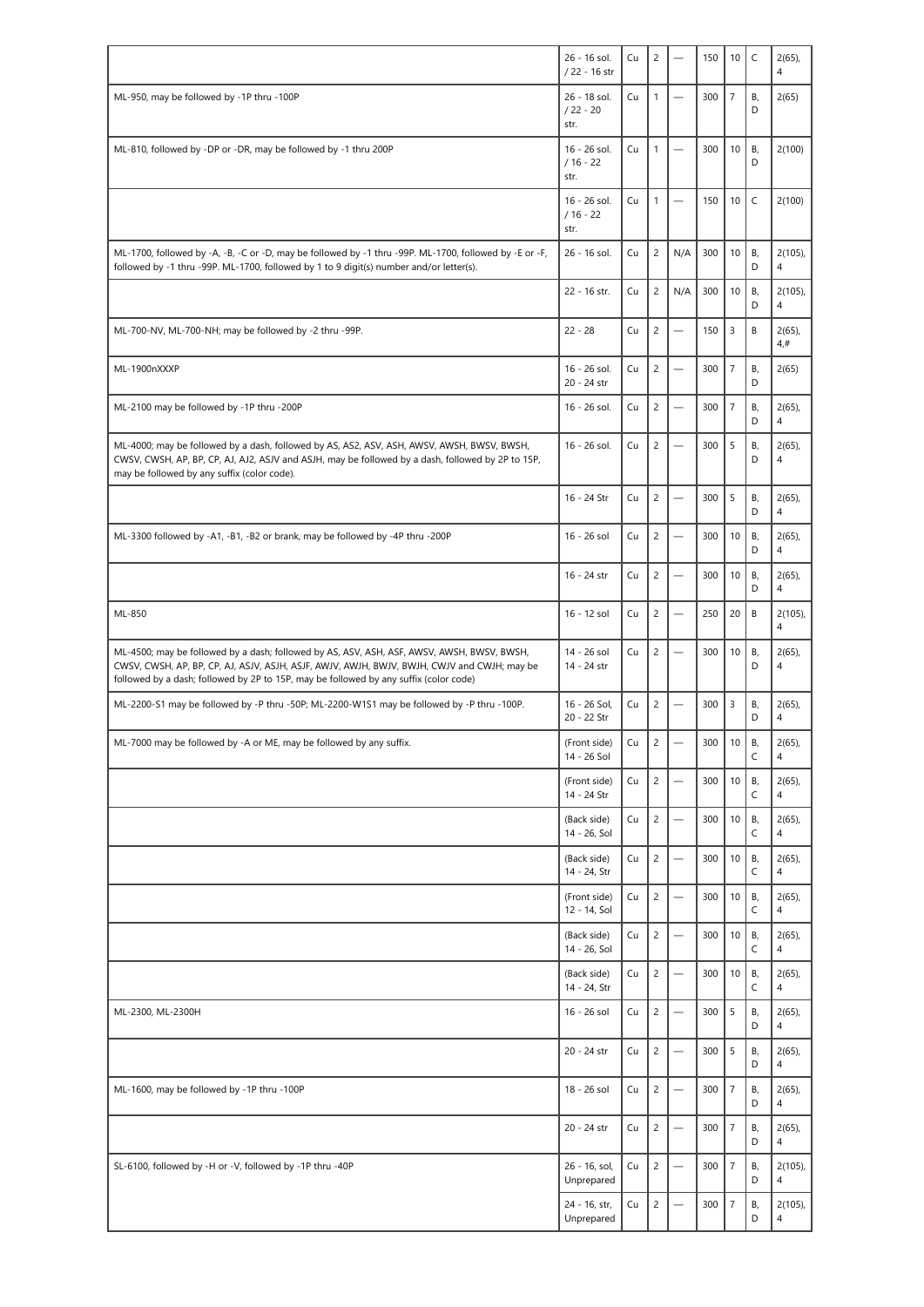| SL-4000, followed by -AS, -AS2, -ASV, -ASH, -AWSV, -AWSH, -CWSV, -CWSH, -AP, -CP, -AJ, -AJ2, -ASJV<br>and -ASJH, followed by -2P thru -15P, may be followed by two digits letter | 26 - 16, sol,<br>Unprepared | Cu | $\overline{c}$ | 300 | 5               | В,<br>D | $2(105)$ ,<br>4 |
|----------------------------------------------------------------------------------------------------------------------------------------------------------------------------------|-----------------------------|----|----------------|-----|-----------------|---------|-----------------|
|                                                                                                                                                                                  | 26 - 14, sol,<br>Unprepared | Cu | $\overline{c}$ | 300 | 5               | В,<br>D | $2(105)$ ,<br>4 |
| SL-4500, followed by -AS, -ASV, -ASH, -AP, -AJ, - ASJV or -ASJH, followed by -2P thru -5P, may be<br>followed by 1 to 15 digit(s) number and/or letter(s).                       | 26 - 14, sol,<br>Unprepared | Cu | $\overline{c}$ | 300 | 10 <sup>1</sup> | В,<br>D | $2(105)$ ,<br>4 |
|                                                                                                                                                                                  | 24 - 14, str,<br>Unprepared | Cu | $\overline{c}$ | 300 | 10 <sup>1</sup> | В.<br>D | $2(105)$ ,<br>4 |
| SL-4500, followed by -ASF or -ASJF, followed by -2P or -3P, may be followed by 1 to 15 digit(s) number<br>and/or letter(s).                                                      | 26 - 14, sol,<br>Unprepared | Cu | $\overline{c}$ | 300 | 10 <sup>1</sup> | В,<br>D | $2(105)$ ,<br>4 |
|                                                                                                                                                                                  | 24 - 14, str,<br>Unprepared | Cu | $\overline{c}$ | 300 | 10 <sup>1</sup> | В,<br>D | $2(105)$ ,<br>4 |

Note: a is A (or none), B or C; b is J, P or 5; cc is 4 thru 60.

Note: n is a letter; x is a number.

Note: u is a letter or number.

# - Live internal parts are exposed through openings in molded base. Spacing measurements are recommended as part of the end product investigation from these live parts to other parts (live or dead metal) within the end-product.

(2) This model is acceptable for use with multiple wire connection. Please refer to the Procedure Report.

Optional dashes maybe used in these Cat. Nos.

Marking: Company name or trademark "SATO PARTS"or "SATO", and catalog designation (catalog designation may appear on shipping carton).

Last Updated on 2021-08-10

The appearance of a company's name or product in this database does not in itself assure that products so identified have been manufactured under UL's Follow-Up Service. Only those products bearing the UL Mark should be considered to be Certified and covered under UL's Follow-Up Service. Always look for the Mark on the product.

UL permits the reproduction of the material contained in the Online Certification Directory subject to the following conditions: 1. The Guide Information, Assemblies, Constructions, Designs, Systems,<br>and/or Certifications LLC"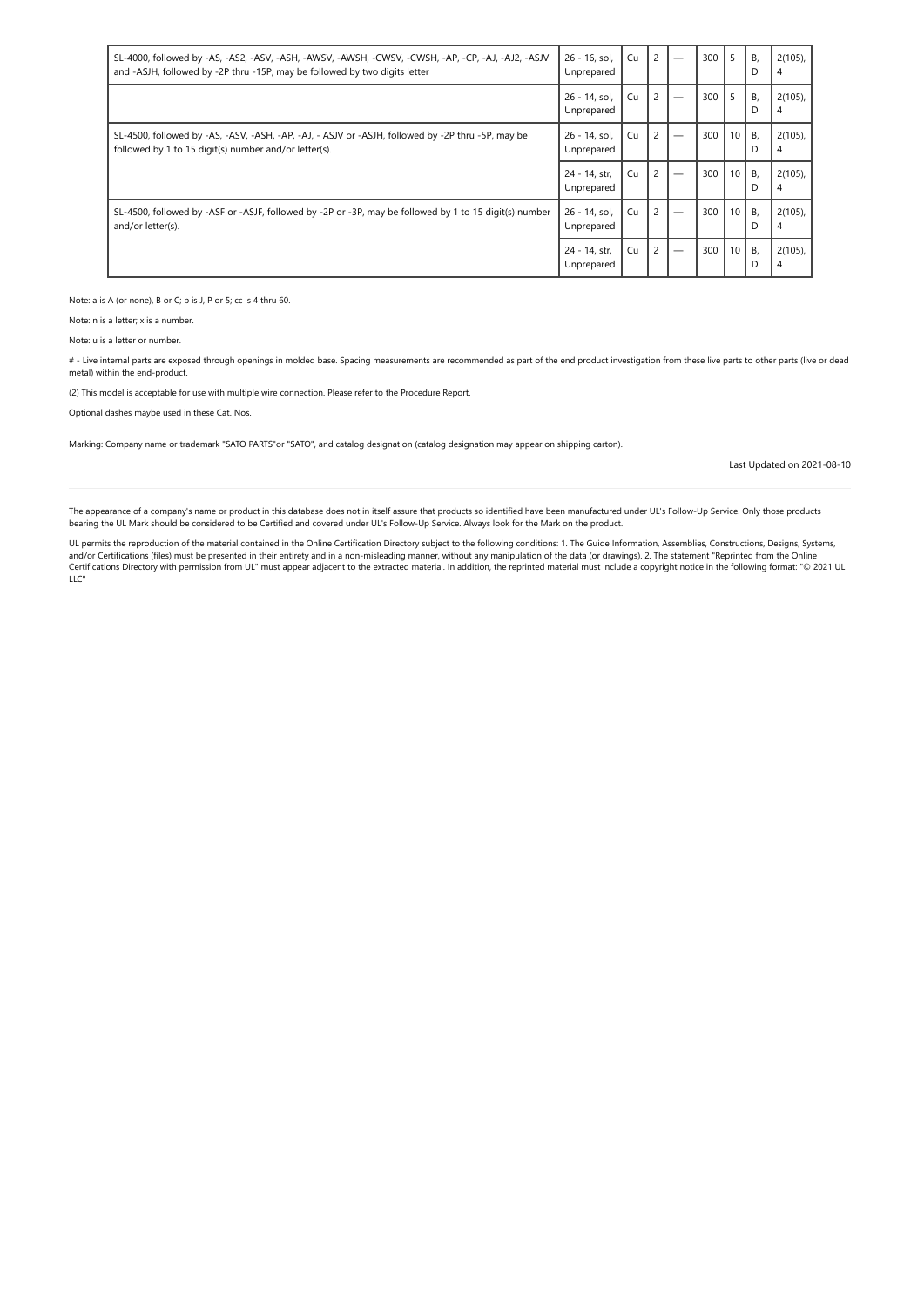## XCFR2.GuideInfo - Terminal Blocks - Component

## Terminal Blocks - Component

The devices covered under this category are incomplete in certain constructional features or restricted in performance capabilities and are intended for use as components of complete equipment<br>submitted for investigation r EQUIPMENT SUBMITTED TO UL.

### **GENERAL**

This category covers assemblies of wiring terminals and supporting blocks intended to provide a means for the connection of wiring. These terminal blocks may employ terminal connectors, wirebinding screws, quick-connect terminals and similar friction fit terminals, which are intended for factory-wiring and/or field-wiring connections.

This category also covers protective conductor terminal blocks (PCTB) intended for connecting protective earthing (grounding) conductors to supports, such as mounting rails and the like. A PCTB is marked with the international symbol for ground, "G,""GR,""GND,""Ground,""Grounding" or the like. In addition, the insulation of a partially insulated PCTB is colored green or green/yellow.

This category also covers fuse terminal blocks that have a fuse carrier and are intended to accept supplemental fuses (miscellaneous, miniature and micro). Fuse terminal blocks provide supplemental protection in end-use equipment to provide protection for components or internal circuits. They are not suitable for branch or feeder circuit use.

#### **USE**

The following performance levels include ratings for voltage, current, wire size and type, torque (if applicable), suitability for factory wiring only or field wiring, and use group in order to facilitate investigation of their use in end-product applications. The following statements explain the tabular information:

**Wire Range** — The wire size or range of wire sizes for which a terminal block has been investigated. Unless clearly marked "Solid,""SOL,""Stranded" or "STR" for a given wire size, wire range or wire combination, conductors in the range 30-10 AWG are both solid and stranded, and 8 AWG and larger are for stranded wire only. Terminal blocks generally accommodate a single conductor under a clamping mechanism unless otherwise identified, such as with the number of conductors located parenthetically in front of the wire size or range. Some terminal blocks may have a single conductor<br>wire range as well as a mul displacement connections, that are rated for solid copper conductors may also be used with stranded copper conductors of the same wire gauge when the stranded copper conductors are prepared by termination to a certified bare or covered ferrule.

Wire Type - The conductor material for which the terminal block has been investigated. "CU" represents copper wire only, "AL" represents aluminum wire only. "AL-CU" or "CU-AL" indicates use with aluminum and copper conductors, but not intermixed. The "7" or "9" associated with the wire type represents the temperature rating (75 or 90°C) of the wire connector

Factory and/or Field Wiring (FW) — These terminal blocks are rated for: Code 1, factory wiring only, or Code 2, both factory and field wiring. The suitability of the connections (including spacings between factory connectors) shall be determined in the end-use application.

Unless noted with a "CA 4" in the last column, a terminal connector suitable for field wiring has been investigated to [ANSI/UL 486A-486B,](https://www.shopulstandards.com/ProductDetail.aspx?productId=UL486A-486B) "Wire Connectors."

When Code 1 and Code 2 terminals are intermixed on the same terminal block, both codes will be used with suitable indication for which terminal each code applies, i.e., 1/2.

Torque (TQ) — The tightening torque(s) for a field-wiring pressure terminal connector other than a wire-binding screw, stud and nut type, or quick-connect type. If rated for factory wiring, this torque is only the manufacturer's recommended value.

**Voltage (V)** — Terminal blocks have voltage ratings for which they have been found acceptable. A terminal block may have several voltage ratings that relate to the different use groups and spacing levels as tabulated under "Use Group."

— A maximum value of per-pole current for which the terminal block has been found acceptable

Short-circuit-current Rating (SCCR) — Terminal blocks are considered suitable for use on a circuit capable of delivering not more than the stated SCCR at the maximum voltage specified when protected by the max ampere and Class of overcurrent protective device noted in the individual Recognitions. Short-circuit-current ratings may be marked on the terminal block or on instructions provided with the terminal block. Short-circuit-current ratings have been determined based on the terminal block's use within the minimum enclosure sizes as specified in Condition of Acceptability #6.

Use Group (UG) — The type of end-use application for which the specified voltage and spacing level applies.

**Conditions of Acceptability (CA)** — The limitations and conditions for end-product use based on the investigation of the terminal block. See additional details under **CONDITIONS OF ACCEPTABILITY** below.

|              |                                                                                            |                          | Spacings <sup>a</sup> , in.                       |                          |  |  |  |
|--------------|--------------------------------------------------------------------------------------------|--------------------------|---------------------------------------------------|--------------------------|--|--|--|
| Use<br>Group | <b>Application</b>                                                                         | v<br>Rating              | Through<br>Air                                    | Over<br><b>Surface</b>   |  |  |  |
| A            | Service, including dead-front switchboards, panelboards, service equipment, and the like   | $51 - 150$               | 1/2                                               | 3/4                      |  |  |  |
|              |                                                                                            | $151 - 300$              | 3/4                                               | $1 - 1/4$                |  |  |  |
|              |                                                                                            | $301 - 600$              | $\mathbf{1}$                                      | $\overline{c}$           |  |  |  |
| B            | Commercial appliances, including business equipment, electronic data processing equipment, | $51 - 150$               | 1/16 <sup>b</sup>                                 | 1/16 <sup>b</sup>        |  |  |  |
|              | and the like                                                                               | $151 - 300$              | 3/32 <sup>b</sup>                                 | 3/32 <sup>b</sup>        |  |  |  |
|              |                                                                                            | $301 - 600$              | 3/8                                               | 1/2                      |  |  |  |
| $\mathsf{C}$ | Industrial, general                                                                        | $51 - 150$               | 1/8 <sup>b</sup>                                  | 1/4                      |  |  |  |
|              |                                                                                            | $151 - 300$              | 1/4 <sup>b</sup>                                  | 3/8                      |  |  |  |
|              |                                                                                            | $301 - 600$              | 3/8                                               | 1/2                      |  |  |  |
| D            | Industrial, devices having limited ratings <sup>c</sup>                                    | $51 - 300$               | 1/16 <sup>b</sup>                                 | 1/8 <sup>b</sup>         |  |  |  |
|              |                                                                                            | $301 - 600$              | 3/16 <sup>b</sup>                                 | 3/8                      |  |  |  |
| E            | Greater than 600 V                                                                         | $601 - 1000$             | 0.55                                              | 0.85                     |  |  |  |
|              |                                                                                            | $1001 -$<br>0.70<br>1500 |                                                   | 1.20                     |  |  |  |
| F            | Industrial, devices using the alternative approach to spacings d                           | $51 - 1500$              | Refer to Condition of Acceptability #7<br>below b |                          |  |  |  |
| G            | LED lighting equipment <sup>c</sup>                                                        | $51 - 300$               | $1/16^{b}$                                        | 1/8 <sup>b</sup>         |  |  |  |
|              |                                                                                            | $301 - 600$              | $1/16 - 3/16^{b}$ , e                             | $1/8 - 3/8$ <sup>e</sup> |  |  |  |
| f            | 50 V and less, at field wiring terminals                                                   | $0 - 50$                 | 1/8                                               | 1/4                      |  |  |  |

**a**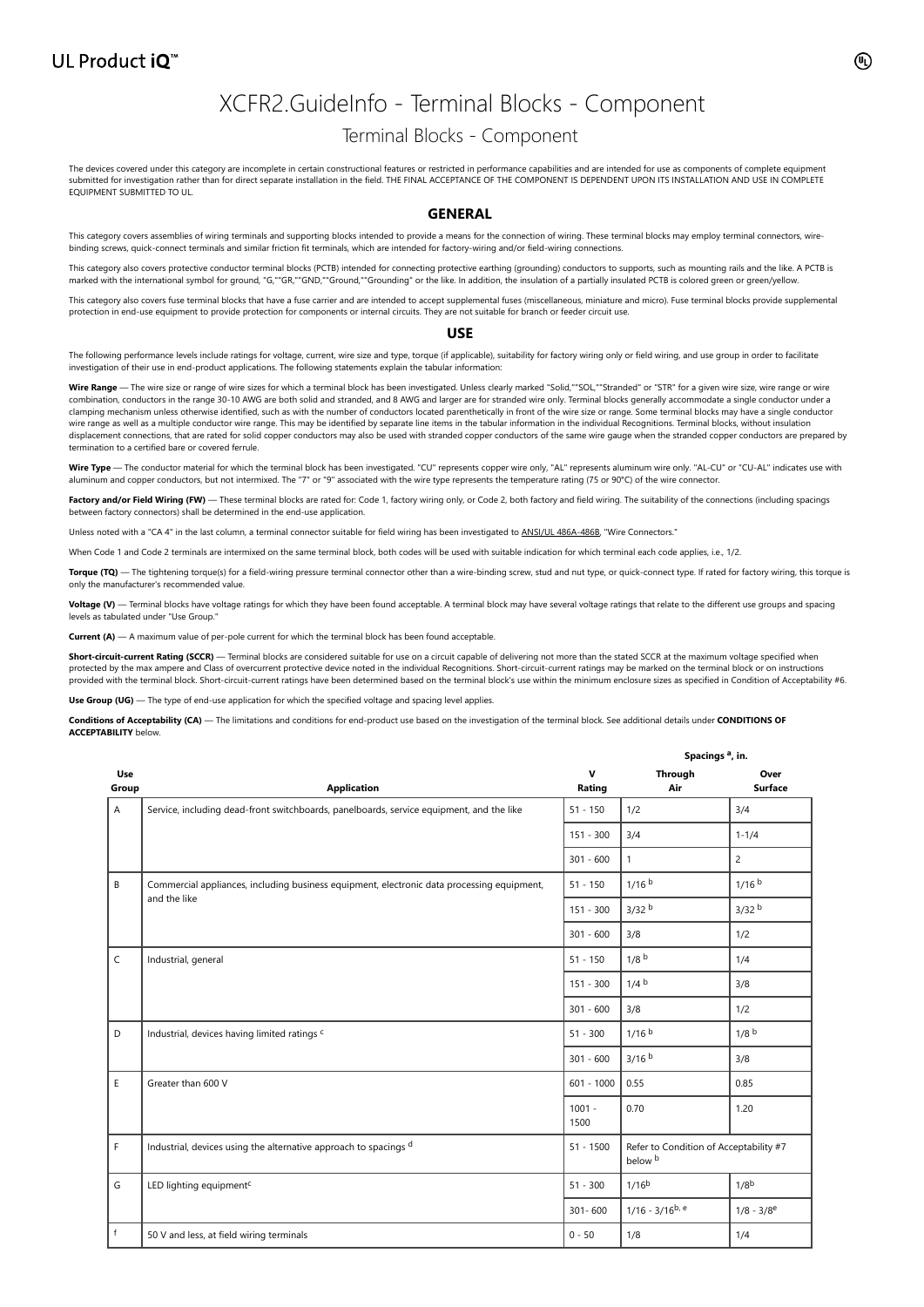|  | 50<br>่ง terminals<br>other than<br>and less<br>! wirina<br>field<br>. . | $ -$<br>ں ر | $\overline{a}$ | 4.111<br>۰. |
|--|--------------------------------------------------------------------------|-------------|----------------|-------------|
|--|--------------------------------------------------------------------------|-------------|----------------|-------------|

a Spacings between:

(1) uninsulated live parts of opposite polarity, and

(2) uninsulated live parts and a grounded part including any mounting surface or exposed metal part.

 $^{\text{b}}$  The spacing between field wiring terminals of opposite polarity and the spacing between a field wiring terminal and a grounded dead-metal part is not less than 1/4 in. where short-circuiting or grounding of such terminals may result from projecting strands of wire.

<sup>c</sup> These spacings are applicable to a terminal block for use only in or with noted equipment types where the load on any single circuit of the terminal block does not exceed 15 A at 51 - 150 V, 10 A at 151 - 300 V, 5 A at 301 - 600 V, or the maximum amp rating, whichever is less.

d These spacings are applicable to a terminal block for use only in or with industrial control equipment where an alternative spacing investigation is acceptable in accordance with [ANSI/UL 508](https://www.shopulstandards.com/ProductDetail.aspx?productId=UL508), "Industrial Control Equipment," and <u>ANSI/UL 508</u>C, "Power Conversion Equipment." Through-air and over-surface spacings are determined based on the requirements in these Sections of <u>ANSI/UL 508</u><br>"Industrial Control Equipm and [ANSI/UL 508C](https://www.shopulstandards.com/ProductDetail.aspx?productId=UL508C), and are specified for each terminal block (refer to Condition of Acceptability #7 below).

e These spacings may be determined by linear interpolation. The spacing range shown in the table represents the range of spacings permitted for voltages between 301 and 600 V.

 $^\text{f}$  These spacings are applicable to terminal blocks rated 50 V and less and to any Use Group. These spacings are applicable, provided the insulation and clearances between the circuit and any higher potential circuit are provided in accordance with the requirements that are applicable to the higher potential circuit.

### **CONDITIONS OF ACCEPTABILITY**

Unless specified otherwise in the individual Reports, consideration is to be given to the following Conditions of Acceptability when these components are employed in end-use products. The following Conditions of Acceptability apply when the item number is specified in the last column. The number in parentheses following an item number is used in that Condition of Acceptability statement. Unique Conditions of Acceptability are indicated in the individual Recognition Reports.

1. This terminal block may be used only where steel is acceptable for current-carrying parts.

2. The insulating bodies are molded of materials having a maximum temperature rating of [ ]°C. The use of these materials shall be judged in the end-use application.

3. These terminal blocks use a No. [ ] wire binding screw. The suitability of this size screw shall be considered during the end-use product investigation.

4. The field-wiring terminals of this terminal block have been investigated to [ANSI/UL 486E](https://www.shopulstandards.com/ProductDetail.aspx?productId=UL486E), "Equipment Wiring Terminals for Use with Aluminum and/or Copper Conductors." The suitability of these terminals shall be determined in the end-use investigation.

5. The terminal block is intended to be used with certified pressure terminal connectors, such as ring and fork types, on the end of the conductor before attachment to the wiring terminals of the terminal block.

6. The terminal block short-circuit rating was determined based on testing in a minimum size enclosure measuring [ ] x [ ] x [ ] inches. The suitability of smaller enclosures shall be determined in the end-use investigation. Consult the SCCR tables in the individual Recognitions for maximum size and type of overcurrent protection.

7. The terminal block spacing requirements were determined based on use in circuits where an alternative spacing investigation is conducted in accordance with [ANSI/UL 508,](https://www.shopulstandards.com/ProductDetail.aspx?productId=UL508) "Industrial Control Equipment," and [ANSI/UL 508C](https://www.shopulstandards.com/ProductDetail.aspx?productId=UL508C), "Power Conversion Equipment." Terminal blocks were investigated for Pollution Degree 3, and Overvoltage Category [ ]. Through-air (clearance) spacings are minimum [ / ] inches/mm; over-surface (creepage) spacings are minimum [ / ] inches/mm.

### **RELATED PRODUCTS**

Power distribution blocks for field installation in a building to separate units, such as apartments, separate heaters and air conditioning, are covered under Power Distribution Blocks ([QPQS](https://database.ul.com/cgi-bin/XYV/cgifind/LISEXT/1FRAME/srchres.html?collection=/data3/verity_collections/lisext&vdkhome=/data3/verity_sw_rev24/common&SORT_BY=textlines:asc,ccnshorttitle:asc&query=QPQS%3CIN%3ECCN+and+GuideInfo)).

Fuse terminal blocks may also be covered as a fuseholder under Fuseholders, Cartridge Fuse [\(IZLT2\)](https://database.ul.com/cgi-bin/XYV/cgifind/LISEXT/1FRAME/srchres.html?collection=/data3/verity_collections/lisext&vdkhome=/data3/verity_sw_rev24/common&SORT_BY=textlines:asc,ccnshorttitle:asc&query=IZLT2%3CIN%3ECCN+and+GuideInfo).

See Terminal Blocks Certified to IEC Standards ([XCHG2](https://database.ul.com/cgi-bin/XYV/cgifind/LISEXT/1FRAME/srchres.html?collection=/data3/verity_collections/lisext&vdkhome=/data3/verity_sw_rev24/common&SORT_BY=textlines:asc,ccnshorttitle:asc&query=XCHG2%3CIN%3ECCN+and+GuideInfo)).

### **REQUIREMENTS**

The basic standard used to investigate products in this category is one of the following:

[ANSI/UL 1059,](https://www.shopulstandards.com/ProductDetail.aspx?productId=UL1059) "Terminal Blocks." Wire connectors that are an integral part of the terminal block are investigated to [ANSI/UL 486A-486B](https://www.shopulstandards.com/ProductDetail.aspx?productId=UL486A-486B), "Wire Connectors," or [ANSI/UL 486E](https://www.shopulstandards.com/ProductDetail.aspx?productId=UL486E), "Equipment Wiring Terminals for Use with Aluminum and/or Copper Conductors."

[ANSI/UL 60947-7-1,](https://www.shopulstandards.com/ProductDetail.aspx?productId=UL60947-7-1) "Low-Voltage Switchgear and Controlgear - Part 7-1: Ancillary Equipment - Terminal Blocks for Copper Conductors"

[ANSI/UL 60947-7-2,](https://www.shopulstandards.com/ProductDetail.aspx?productId=UL60947-7-2) "Low-Voltage Switchgear and Controlgear - Part 7-2: Ancillary Equipment - Protective Conductor Terminal Blocks for Copper Conductors"

[ANSI/UL 60947-7-3,](https://www.shopulstandards.com/ProductDetail.aspx?productId=UL60947-7-3) "Low-Voltage Switchgear and Controlgear - Part 7-3: Ancillary Equipment - Safety Requirements for Fuse Terminal Blocks"

[ANSI/UL 60947-7-4,](https://www.shopulstandards.com/ProductDetail.aspx?productId=UL60947-7-4) "Low-Voltage Switchgear and Controlgear - Part 7-4: Ancillary Equipment - PCB Terminal Blocks for Copper Conductors"

The ANSI/UL 60947-7-x Standards are used in conjunction with [ANSI/UL 60947-1](https://www.shopulstandards.com/ProductDetail.aspx?productId=UL60947-1), "Low-Voltage Switchgear and Controlgear - Part 1: General Rules."

**\* \* \* \* \* \* \* \* \* \* \* \* \* \* \* \* \* \* \* \* \* \* \* \* \***

UL, in performing its functions in accordance with its objectives, does not assume or undertake to discharge any responsibility of the manufacturer or any other party. UL shall not incur any obligation or liability for any loss, expense or damages, including incidental or consequential damages, arising out of or in connection with the use, interpretation of, or reliance upon this Guide Information.

[Last Updated](javascript:openit() on 2019-05-07

The appearance of a company's name or product in this database does not in itself assure that products so identified have been manufactured under UL's Follow-Up Service. Only those products bearing the UL Mark should be considered to be Certified and covered under UL's Follow-Up Service. Always look for the Mark on the product.

UL permits the reproduction of the material contained in the Online Certification Directory subject to the following conditions: 1. The Guide Information, Assemblies, Constructions, Designs, Systems, and/or Certifications (files) must be presented in their entirety and in a non-misleading manner, without any manipulation of the data (or drawings). 2. The statement "Reprinted from the Online Certifications Directory with permission from UL" must appear adjacent to the extracted material. In addition, the reprinted material must include a copyright notice in the following format: "© 2021 UL  $\sqcup$ C"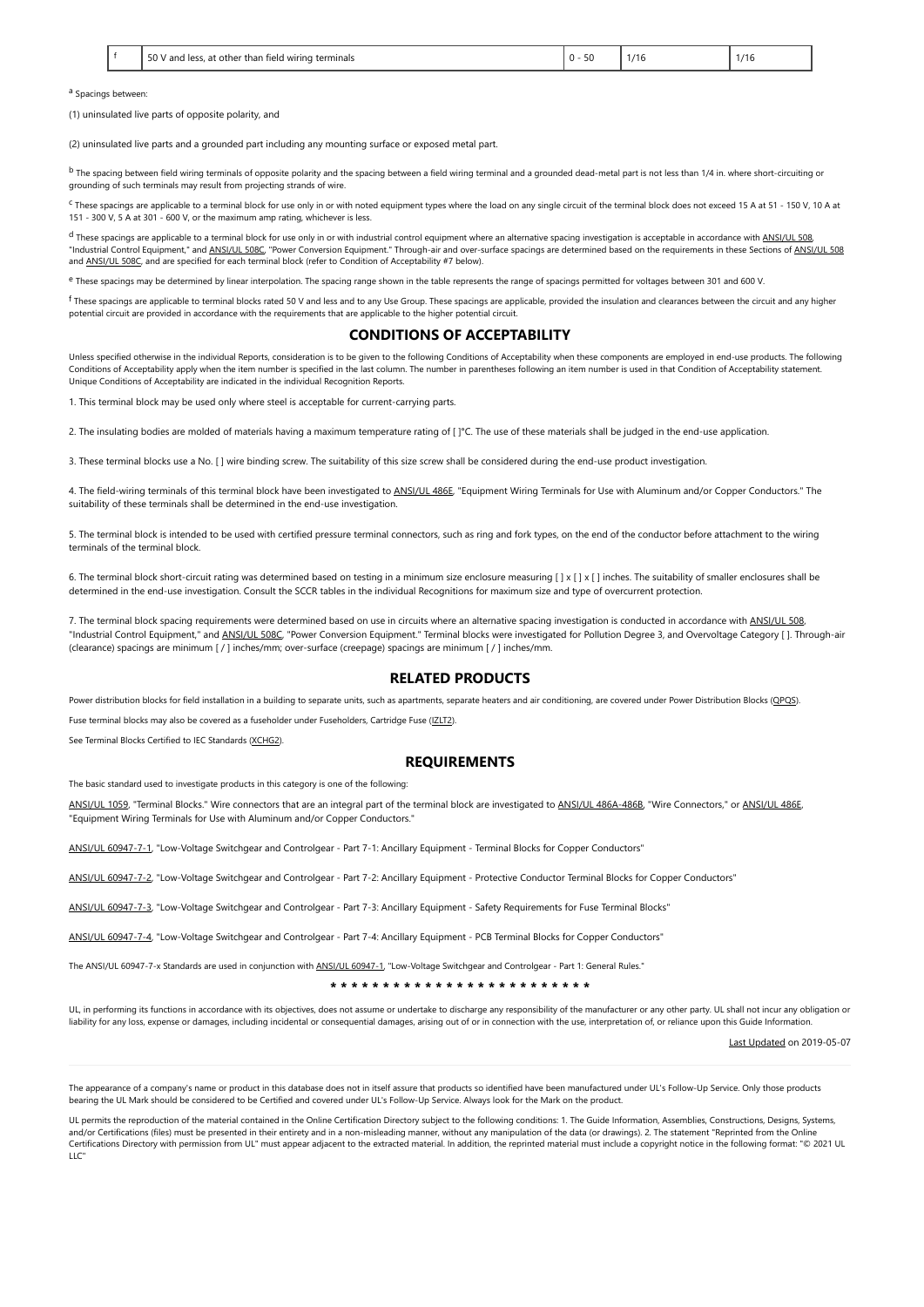## UL Product iQ<sup>™</sup>

# XCFR8.E101073 - Terminal Blocks Certified for Canada - Component Terminal Blocks Certified for Canada - Component

[See General Information for Terminal Blocks Certified for Canada - Component](https://iq.ulprospector.com/cgi-bin/XYV/template/LISEXT/1FRAME/showpage.html?&name=XCFR8.GuideInfo&ccnshorttitle=Terminal+Blocks+Certified+for+Canada+-+Component&objid=1074222406&cfgid=1073741824&version=versionless&parent_id=1073995513&sequence=1)

## **SATO PARTS CO LTD** E101073

3-3-8 Sotokanda Chiyoda-Ku, TOKYO 101-0021 JAPAN

|                                                                                                                                                                         |                       |                 | ΤО  |     |     |    |            |
|-------------------------------------------------------------------------------------------------------------------------------------------------------------------------|-----------------------|-----------------|-----|-----|-----|----|------------|
| Cat. No.                                                                                                                                                                | Wire<br>Range         | Wire N-<br>Type | M   | v   | A   | UG | CA         |
| ML-5000 followed by -M6, may be followed by -1P thru -15P, may be followed by 15 digit numbers and/or<br>letters. Dashes following the basic construction are optional. | $10 - 3.$<br>Prepared | Cu              | 3.0 | 600 | 100 | B. | $2(140)$ . |
| ML-5000 followed by -M8, may be followed by -1P thru -15P, may be followed by 15 digit numbers and/or<br>letters. Dashes following the basic construction are optional. | $4 - 1$ .<br>Prepared | Cu              | 6.6 | 600 | 150 | B. | $2(140)$ . |
| ML-900 followed by -2P through -5P, or ML-900, followed by - maximum 15 digit numbers and/or letters.<br>Dashes following the basic construction are optional.          | $14 - 4$<br>Prepared  | Cu              | 2.0 | 600 | 60  | B. | $2(120)$ . |

| Cat. No.                                                                                                                                                                                                                                                                           | Wire<br>Range                | Wire kg<br>Type cm | TQ                       | V   |                | A UG    | CA     |
|------------------------------------------------------------------------------------------------------------------------------------------------------------------------------------------------------------------------------------------------------------------------------------|------------------------------|--------------------|--------------------------|-----|----------------|---------|--------|
| ML-3300 followed by -A1, -B1, -B2 or brank, may be followed by -4P thru -200P                                                                                                                                                                                                      | 16 - 26 sol                  | Cu                 |                          | 300 | 10             | Β,<br>D | 2(65)  |
|                                                                                                                                                                                                                                                                                    | 16 - 24 str                  | Cu                 |                          | 300 | 10             | В,<br>D | 2(65)  |
| ML-850                                                                                                                                                                                                                                                                             | 16 - 12 sol                  | Cu                 |                          | 250 | 20             | B       | 2(105) |
| ML-2100 may be followed by -1P thru -200P                                                                                                                                                                                                                                          | 16 - 26 sol.                 | Cu                 |                          | 300 | $\overline{7}$ | В,<br>D | 2(65)  |
| ML-2200, S1 may be followed by -2P thru -50P; ML-2200-W1S1 may be followed by -4P thru -100P                                                                                                                                                                                       | 16 - 26 Sol<br>20 - 22 Str   | Cu                 |                          | 300 | 3              | B,<br>D | 2(65)  |
| ML-7000 may be followed by -A or ME, may be followed by any suffix.                                                                                                                                                                                                                | (Front side)<br>14 - 26 Sol  | Cu                 |                          | 300 | 10             | В,<br>C | 2(65)  |
|                                                                                                                                                                                                                                                                                    | (Front side)<br>14 - 24, Str | Cu                 |                          | 300 | 10             | В,<br>C | 2(65)  |
|                                                                                                                                                                                                                                                                                    | (Back side)<br>14 - 26, Sol  | Cu                 | $\qquad \qquad$          | 300 | 10             | В,<br>C | 2(65)  |
|                                                                                                                                                                                                                                                                                    | (Back side)<br>14 - 24, Str  | Cu                 | $\overline{\phantom{0}}$ | 300 | 10             | В,<br>C | 2(65)  |
|                                                                                                                                                                                                                                                                                    | (Front side)<br>12 - 14, Sol | Cu                 |                          | 300 | 10             | В,<br>C | 2(65)  |
|                                                                                                                                                                                                                                                                                    | (Back side)<br>14 - 26, Sol  | Cu                 |                          | 300 | 10             | B,<br>C | 2(65)  |
|                                                                                                                                                                                                                                                                                    | (Back side)<br>14 - 24, Str  | Cu                 |                          | 300 | 10             | В,<br>C | 2(65)  |
| ML-4000 may be followed by a dash, followed by AS, AS2, ASV, ASH, AWSV, AWSH, BWSV, BWSH, CWSV,<br>CWSH, AP, BP, CP, AJ, AJ2, ASJV and ASJH, may be followed by a dash, followed by 2P to 15P may be follwed<br>by any suffix (color code)                                         | 16 - 26 sol.                 | Cu                 |                          | 300 | 5              | В,<br>D | 2(65)  |
|                                                                                                                                                                                                                                                                                    | 16 - 24 str,                 | Cu                 |                          | 300 | 5              | В,<br>D | 2(65)  |
| ML-4500; may be followed by a dash; followed by AS, ASV, ASH, ASF, AWSV, AWSH, BWSV, BWSH, CWSV,<br>CWSH, AP, BP, CP, AJ, ASJV, ASJH, ASJF, AWJV, AWJH, BWJV, BWJH, CWJV and CWJH; may be followed by a<br>dash; followed by 2P to 15P, may be followed by any suffix (color code) | 14 - 26 sol<br>14 - 24 str   | Cu                 |                          | 300 | 10             | В,<br>D | 2(65)  |
| ML-2300, ML-2300H                                                                                                                                                                                                                                                                  | 16 - 26 sol                  | Cu                 |                          | 300 | 5              | В,<br>D | 2(65)  |
|                                                                                                                                                                                                                                                                                    | 20 - 24 str                  | Cu                 |                          | 300 | 5              | В,<br>D | 2(65)  |
| SL-6100, followed by -H or -V, followed by -1P thru -40P                                                                                                                                                                                                                           | 26 - 16, sol,<br>Unprepared  | Cu                 |                          | 300 | $\overline{7}$ | Β,<br>D | 2(105) |
|                                                                                                                                                                                                                                                                                    | 24 - 16, str,<br>Unprepared  | Cu                 |                          | 300 | $\overline{7}$ | В,<br>D | 2(105) |
| SL-4000, followed by -AS, -AS2, -ASV, -ASH, -AWSV, -AWSH, -CWSV, -CWSH, -AP, -CP, -AJ, -AJ2, -ASJV and -<br>ASJH, followed by -2P thru -15P, may be followed by two digits letters.                                                                                                | 26 - 16, sol,<br>Unprepared  | Cu                 |                          | 300 | 5              | В,<br>D | 2(105) |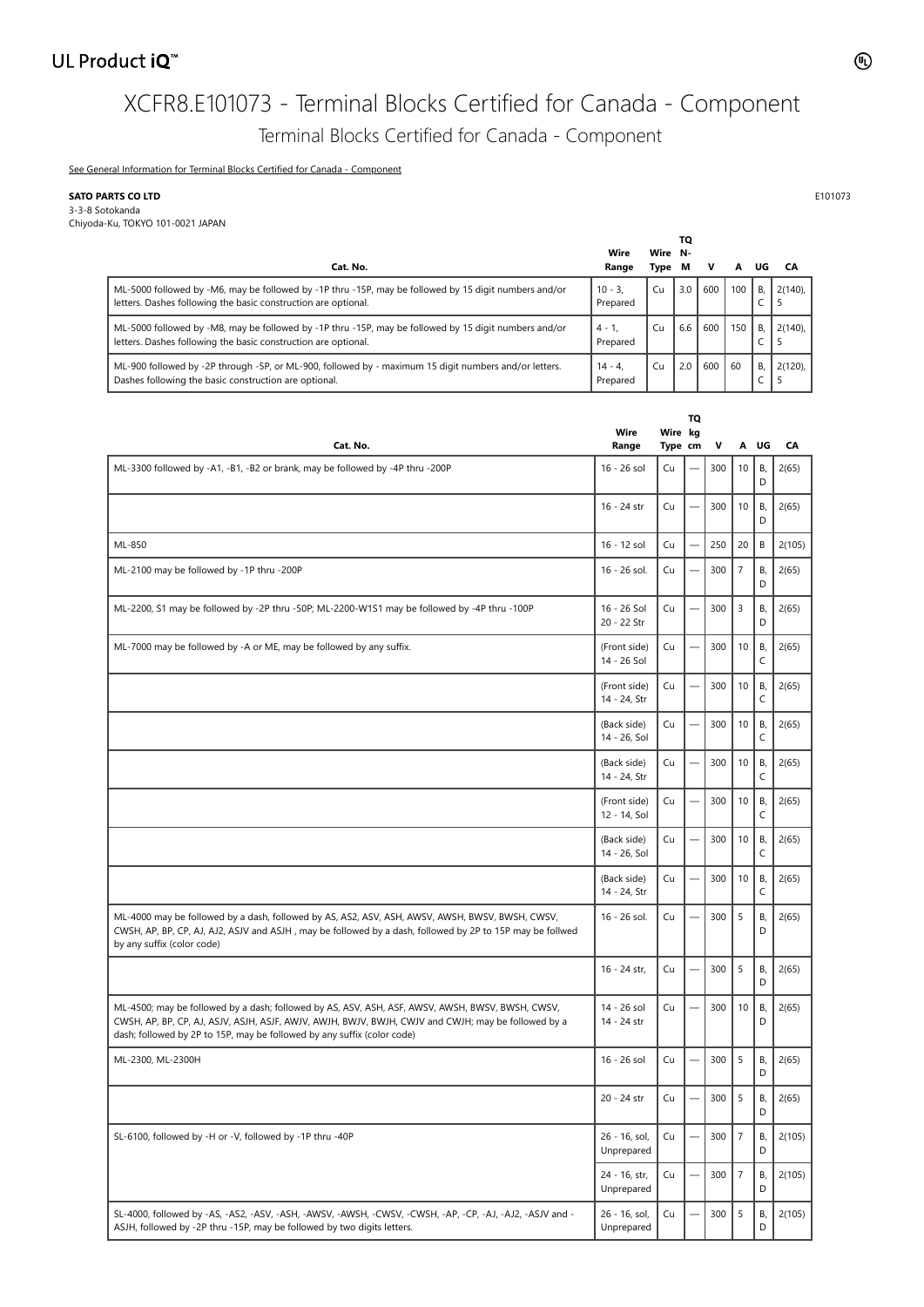|                                                                                                                                                            | 24 - 16, str,<br>Unprepared | Cu |                          | 300 | -5 | B.<br>D | 2(105) |
|------------------------------------------------------------------------------------------------------------------------------------------------------------|-----------------------------|----|--------------------------|-----|----|---------|--------|
| SL-4500, followed by -AS, -ASV, -ASH, -AP, -AJ, - ASJV or -ASJH, followed by -2P thru -5P, may be followed by 1<br>to 15 digit(s) number and/or letter(s). | 26 - 14, sol,<br>Unprepared | Cu |                          | 300 | 10 | B.<br>D | 2(105) |
|                                                                                                                                                            | 24 - 14, str.<br>Unprepared | Cu |                          | 300 | 10 | B,<br>D | 2(105) |
| SL-4500, followed by -ASF or -ASJF, followed by -2P or -3P, may be followed by 1 to 15 digit(s) number and/or<br>letter(s).                                | 26 - 14, sol,<br>Unprepared | Cu | $\overline{\phantom{0}}$ | 300 | 10 | B.<br>D | 2(105) |
|                                                                                                                                                            | 24 - 14, str,<br>Unprepared | Cu | $\overline{\phantom{0}}$ | 300 | 10 | B,<br>D | 2(105) |

# - Unique Conditions of Acceptability - This terminal block is intended for use with miscellaneous fuses.

| arking: Company name or trademark "SATO PARTS" or "SATO", and Recognized Component Mark for Canada, entries to the product. Catalog designation, maximum voltand |
|------------------------------------------------------------------------------------------------------------------------------------------------------------------|
| wire range, and ampere rating appear on the device or, in or on the carton.                                                                                      |

[Last Updated](javascript:openit() on 2019-04-04

The appearance of a company's name or product in this database does not in itself assure that products so identified have been manufactured under UL's Follow-Up Service. Only those products<br>bearing the UL Mark should be co

UL permits the reproduction of the material contained in the Online Certification Directory subject to the following conditions: 1. The Guide Information, Assemblies, Constructions, Designs, Systems, and/or Certifications (files) must be presented in their entirety and in a non-misleading manner, without any manipulation of the data (or drawings). 2. The statement "Reprinted from the Online<br>Certifications Directory wit LLC"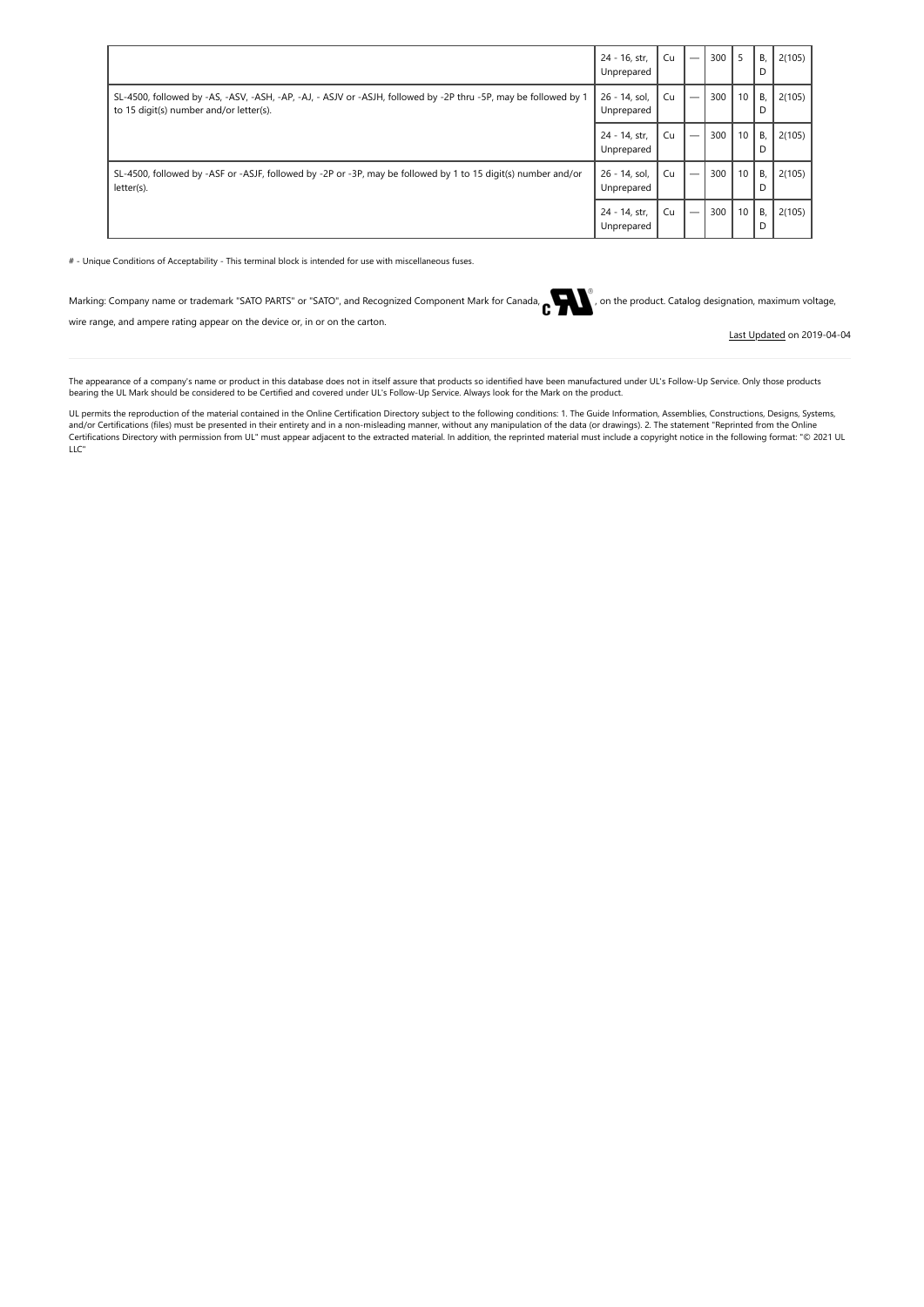## UL Product iQ<sup>™</sup>

## XCFR8.GuideInfo - Terminal Blocks Certified for Canada - Component Terminal Blocks Certified for Canada - Component

The devices covered under this category are incomplete in certain constructional features or restricted in performance capabilities and are intended for use as components of complete equipment<br>submitted for investigation r EQUIPMENT SUBMITTED TO UL.

#### **GENERAL**

This category covers assemblies of wiring terminals and supporting blocks intended to provide a means for the connection of wiring. These terminal blocks may employ terminal connectors, wirebinding screws, quick-connect terminals and similar friction-fit terminals.

This category also covers protective conductor terminal blocks (PCTB) intended for connecting protective earthing (grounding) conductors to supports, such as mounting rails and the like. A PCTB is marked with the international symbol for ground, "G,""GR,""GND,""Ground,""Grounding" or the like. In addition, the insulation of a partially insulated PCTB is colored green or green/yellow.

This category also covers fuse terminal blocks that have a fuse carrier and are intended to accept supplemental fuses (miscellaneous, miniature and micro). Fuse terminal blocks provide supplemental protection in end-use equipment to provide protection for components or internal circuits. They are not suitable for branch or feeder circuit use.

#### **USE**

The following performance levels include ratings for voltage, current, wire size and type, torque (if applicable), and use group in order to facilitate investigation of their use in end-product applications. The following statements explain the tabular information:

**Wire Range** — The wire size or range of wire sizes for which a terminal block has been investigated. Unless clearly marked "Solid,""SOL,""Stranded" or "STR" for a given wire size, wire range or wire combination, conductors in the range 30-10 AWG are both solid and stranded, and 8 AWG and larger are for stranded wire only. Terminal blocks generally accommodate a single conductor under a clamping mechanism unless otherwise identified, such as with the number of conductors located parenthetically in front of the wire size or range. Some terminal blocks may have a single conductor<br>wire range as well as a mul displacement connections, that are rated for solid copper conductors may also be used with stranded copper conductors of the same wire gauge when the stranded copper conductors are prepared by termination to a certified bare or covered ferrule.

Wire Type - The conductor material for which the terminal block has been investigated. "CU" represents copper wire only. "AL" represents aluminum wire only. "AL-CU" or "CU-AL" indicates use with aluminum and copper conductors, but not intermixed. The "7" or "9" associated with the wire type represents the temperature rating (75 or 90°C) and ampacity of the wire connector. The suitability of the connections (including spacings between factory connectors) shall be determined in the end-use application.

**Torque (TQ)** — The tightening torque(s) for the terminal block

**Voltage (V)** — Terminal blocks have voltage ratings for which they have been found acceptable. A terminal block may have several voltage ratings that relate to the different use groups and spacing levels as tabulated under "Use Group."

**Current (A)** — A maximum value of per-pole current for which the terminal block has been found acceptable

Short-circuit-current Rating (SCCR) — Terminal blocks are considered suitable for use on a circuit capable of delivering not more than the stated SCCR at the maximum voltage specified when protected by the max ampere and Class of overcurrent protective device noted in the individual Recognitions. Short-circuit-current ratings may be marked on the terminal block or on instructions provided with the terminal block. Short-circuit-current ratings have been determined based on the terminal block's use within the minimum enclosure sizes as specified in Condition of Acceptability #6.

Use Group (UG) — The type of end-use application for which the specified voltage and spacing level applies.

**Conditions of Acceptability (CA)** — The limitations and conditions for end-product use based on the investigation of the terminal block. See additional details under **CONDITIONS OF ACCEPTABILITY** below.

|              |                                                                                                         |             | Spacing* mm           |                        |
|--------------|---------------------------------------------------------------------------------------------------------|-------------|-----------------------|------------------------|
| Use<br>Group | <b>Application</b>                                                                                      | v<br>Rating | Through<br>Air or Oil | Over<br><b>Surface</b> |
| Α            | Service, including dead-front switchboards, panelboards, service equipment, and the like                | 150         | 12.5                  | $19***$                |
|              |                                                                                                         | 300         | $19**$                | $31**$                 |
|              |                                                                                                         | 600         | 25                    | $50**$                 |
| B            | Commercial appliances, including business equipment, electronic data processing equipment, and the like | 150         | $1.6***$              | $1.6***$               |
|              |                                                                                                         | 300         | $2.4***$              | $2.4***$               |
|              |                                                                                                         | 600         | 9.5                   | 12.5                   |
| C            | Industrial, general                                                                                     | 150         | $3.2***$              | 6.3                    |
|              |                                                                                                         | 300         | $6.3***$              | 9.5                    |
|              |                                                                                                         | 600         | 9.5                   | 12.5                   |
|              |                                                                                                         | 1000        | 14                    | 21.5                   |
|              |                                                                                                         | 1500        | 17.8                  | 30.5                   |
| D            | Industrial, devices having limited ratings+                                                             | 300         | $1.5***$              | $3***$                 |
|              |                                                                                                         | 600         | $4.6***$              | 9.4                    |
| E            | Special Components++                                                                                    | 150         | $1.6***$              | $1.6***$               |
|              |                                                                                                         | 300         | $1.6***$              | $3.2***$               |
|              |                                                                                                         | 600         | $4.7***$              | 9.5                    |

\* Spacings between (1) uninsulated live parts of opposite polarity and (2) uninsulated live parts and uninsulated grounded parts other than the enclosure or exposed metal parts.

\*\* The spacing through air and over surface between live parts and grounded metal parts including the enclosure is not less than 12.5 mm for 51-250 V and 25 mm for 251-600 V.

\*\*\* The spacing between wiring terminals of opposite polarity and the spacing between a wiring terminal and a grounded dead metal part is not less than 6.3 mm if short-circuiting or grounding of such terminals may result from projecting strands of wire.

These spacings are applicable to a terminal block for use only in or with industrial control equipment where the load on any single circuit of the terminal block does not exceed 15 A at 51-150 V, 10 A at 151-300 V, 5 A at 301-600 V, or the maximum amp rating, whichever is less.